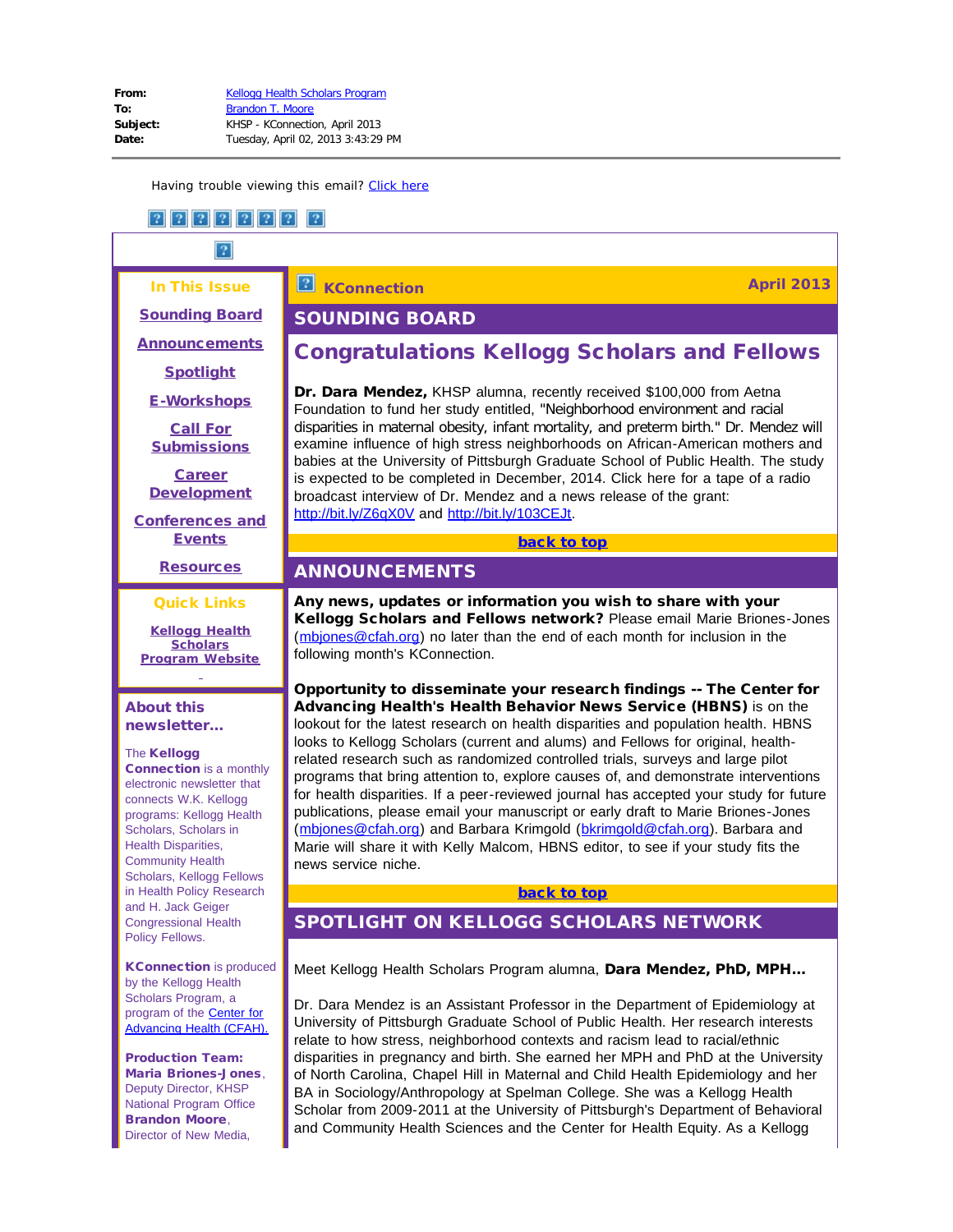#### CFAH

#### Question?

Have you moved? Have you found a new job? Is there a research question you would like feedback on? Any recent publications? Do you have any experience or advice to share? Let us know! Email: [healthscholars@cfah.org](mailto:healthscholars@cfah.org)

#### Contributions:

To contribute information, resources or announcements to Kellogg Connection, e-mail [kconnection@cfah.org.](mailto:kconnection@cfah.org)

#### *Do We Have Your Most Updated Contact Information?*

<span id="page-1-0"></span>Please update our files if your email or mailing address has changed or will change. We want to keep our Scholars network as up-to-date and wellconnected as possible! Please send any changes to **[mbjones@cfah.org](mailto:mbjones@cfah.org)** or [healthscholars@cfah.org](mailto:healthscholars@cfah.org).

scholar, Dr. Mendez had the opportunity apply her expertise in social and perinatal epidemiology through collaborative work with the Birth Circle Doula Agency, a community-based doula program for low-income women in Pittsburgh, PA. In addition, she collaborated with scholars in the region to develop research focused on the social and neighborhood context and its relationship to racial/ethnic disparities in pregnancy and birth outcomes. She was recently awarded a grant from the Aetna Foundation to expand this work. This study will examine neighborhood environments in Allegheny County, PA and determine their influence on disparities in maternal obesity, gestational weight gain, and birth outcomes.

In addition to her academic work, Dr. Mendez mentors and advises high school students interested in health careers through the Investing NOW Program at the University of Pittsburgh and serves as the Chair of the Board of Directors for the National Women's Health Network (NWHN). The NWHN "improves the health of all women by developing and promoting a critical analysis of health issues in order to affect policy and support consumer decision-making."

When Dr. Mendez was asked regarding the impact of the KHSP on her career, she responded:

The KHSP provided me with an opportunity to conduct multidisciplinary, community-partnered research in a community where I grew up. I was able to apply my background in maternal and child health and epidemiology as well as gain additional expertise in program development and assessment through collaborations with community organizations. My experience as a Kellogg Health Scholar was invaluable, and I have colleagues, friends, and a support network that will last my entire life.

With regards to the program's impact in achieving health equity, Dr. Mendez said:

The program reinforced the importance of connecting research to local, national and international initiatives and policies to influence health equity. Achieving health equity will take a multi-faceted, multidisciplinary approach, and the program was a vehicle to not only train but convene a group of passionate, creative, diverse, thoughtful, and action-oriented individuals who work tirelessly to improve this nation's health.

#### [back to top](#page-0-4)

# ARCHIVED KHSP E-WORKSHOPS

The archived KHSP e-workshops are taped from the live e-workshops of the Kellogg Health Scholars. These live electronic workshops are intended to bring Kellogg Health Scholars together between face-to-face networking meetings to explore topics of mutual interest. Its purpose is to form closer networks between the Kellogg Health Scholars and to provide to them and the Kellogg Community of Scholars support and resources for career development.

<span id="page-1-1"></span>Access to archived e-workshops is STRICTLY LIMITED to Kellogg Health Scholars, Kellogg Fellows in Health Policy Research (current and alumni), Scholars in Health Disparities and Community Health Scholars program alumni and H. Jack Geiger Congressional Health Policy Fellows program alumni. The contents of these e-workshops are confidential. These archived presentations should not be accessed, copied or forwarded by/to any individuals other than group of scholars, fellows and scholar/fellow alumni that have been identified.

To listen to the archived presentations and download materials, visit http://bit.lv/f8TRa1. For login and passcode information, please contact Brandon Moore at [bmoore@cfah.org](mailto:bmoore@cfah.org).

[back to top](#page-0-4)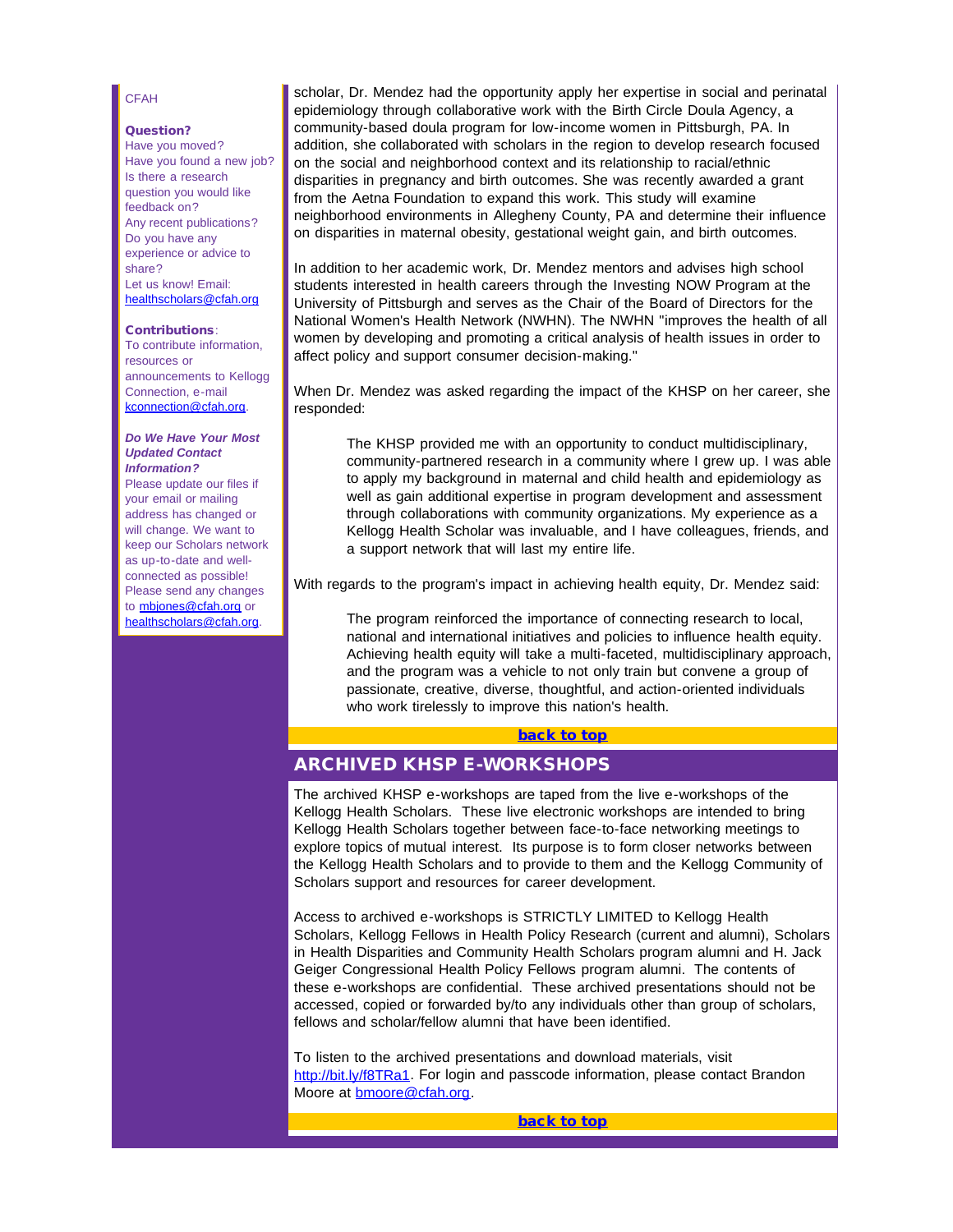# CALL FOR SUBMISSIONS

Call for Proposal - Institute for the Study and Promotion of Race and Culture, Boston College Diversity Challenge: Intersection of Race, Culture and Health or Mental Health Boston College October 18-19, 2013

Deadline: April 12, 2013

October 18-19, 2013 at Boston College.

We seek proposals that focus on research, assessment, interventions, and health policies that move beyond merely comparing racial/ethnic groups to more fully considering the complexity of race and culture as effects on mental and physical health. We welcome proposals that address such issues across the lifespan and focus on specific age groups, such as children and adolescents and adults of all ages. Also, we encourage proposals outlining systemic approaches to these concerns, which may include preventive strategies, school interventions, and agency collaborations that focus on racial life experiences, such as racism and discrimination, and/or cultural attributes, such as resilience and health beliefs. Our proposal submission is quick and easy using our online proposal submission form: [https://bclynch.qualtrics.com/SE/?SID=SV\\_b2hqaJLZ9vPs1EN](http://r20.rs6.net/tn.jsp?e=001bpXOMOwMW5yshOr9EH7QYk4KB54OwFWzk_zEaiNaOC7c6mevTrYPWqgMtYg7fybDM6ycIVGfgM4L_4mmL19_PMsexdiMzN9lewepFySku84ow0vrd0K8FPGKa_d-w6jtLGyZh15xSeLfJ79SNvA0KugoUQ7ikuYH). For more information, view our website [http://www.bc.edu/isprc](http://r20.rs6.net/tn.jsp?e=001bpXOMOwMW5zl50GllFxT8FI156KOQgznaMXNdusz7XNvNO50kyVcOIfx5LNRbOuej_Qre8MPFLjBZeZhPE4VdnPDvGrXGB4F7hcqtcKGERE=) or e-mail [isprc@bc.edu](mailto:isprc@bc.edu) or call 617-552-2482.

# Call for Awards Nominations - 2013 American Public Health Association (APHA) Awards Program

### 141<sup>st</sup> APHA Annual Meeting and Exposition Boston, MA November 2-6, 2013

Deadline: April 26, 2013

The American Public Health Association is now accepting nominations for its 2013 APHA Awards Program. Nominate a colleague who exemplifies outstanding professionalism, dedication and contributions in the field of public health. Membership is not required for nomination to several of APHA's national awards. The awards will be presented at the 141st APHA Annual Meeting and Exposition, Nov. 2-6, 2013, in Boston. The deadline for nominations is April 26

. Awards description, criteria and nomination forms are available at [www.apha.org/about/awards](http://r20.rs6.net/tn.jsp?e=001bpXOMOwMW5weDjmrHekJYklO4Xh_Ey7FaOungraQwu4NfvehDSGJi-4xUt_WMtE9R4XeU8lXbL_PhxjFKgMYEoXg3xQjqbq8r9X8ZKgEfjiw8-TXgCC11BMzS3ezHNwrqwNkRJUYulEmlOgddgvSFbke4TSvYwPG). For more information contact [deborah.dillard@apha.org](mailto:deborah.dillard@apha.org) or 202-777-2442.

**[Sedgwick Memorial Medal](http://r20.rs6.net/tn.jsp?e=001bpXOMOwMW5ybictVtQhMVSx_TfS1VLYCCEtu0QNM1QvLhRNCv3f0kvDHl-YSSyfKzFwKmVsHMJWLLTUxGHyLbXd996Bk8DU7y1kut9yuZs4t2dVQ8NFLQAYR35_L1QA6CLfznER6Rzylg9eRlC8ec5s9afDQrX6I)** 

- recognizes an individual for outstanding accomplishments in the field of public health and is APHA's oldest and most prestigious honor

#### [APHA Award for Excellence](http://r20.rs6.net/tn.jsp?e=001bpXOMOwMW5wDqpvZaYTELhbxNPmwDlOYalqWMLsrN6WSdIeHRGbCcyPCtdFImjXc6oqnvseWtCA3Dz28naVSlWOLDKcbz7AgWFKypKBhLruSZGOAtLx-19z0wxib2VE4yk86wYmYCHcC1r1z4mg2FJUC5NkVTenQ)

- honors a living individual for creative work in applying scientific knowledge or innovation to improve community health

### [David P. Rall Award for Advocacy in Public Health](http://r20.rs6.net/tn.jsp?e=001bpXOMOwMW5wQF1rv4vcjK4Y39D0nCLwG3rWb-x54KWGFQXeaFdHdjR5_CCJdEBWhsfIVOAx8plYE8JnOICIG1MqGWFkvocQAl0vw8RYCxSEwg_pdIRocLaa7_caaKaglmIzB_j11YW5dfe_5wKjNP0g3jsSHmei4)

- recognizes an individual who has made outstanding contributions to public health through science-based advocacy

#### [Martha May Eliot Award](http://r20.rs6.net/tn.jsp?e=001bpXOMOwMW5xi2cmDuo2dob4izcQe2ARReZDQB23M-fqs2_CW16LJXRY3KCAE3qLohUrOu8NXPPEr9GmBt46zcomXGb-nzRRKjaX7X2VgKd6qFMfuF_CovvukyzLREVrANZa-GCOvv-60Is-8ThCjIWelp5QUjYOy)

- honors a professional worker in the field of maternal and child health [Milton and Ruth Roemer Prize for Creative Local Public Health](http://r20.rs6.net/tn.jsp?e=001bpXOMOwMW5wsv747PnIhbJPywiSFj12rf3fUq2lkLqDEe-xTFarLAE7aq-V8SNsAyvTVQT4LiL-6lwejvGGiWYz3EhBuSeKrK9KxxtbEKLvKBHA_7hakJoox8iNk_yonedCqyVQwCUZ9UgOSQM8Zd0bxbvukY30j)

- honors a health officer of a county, city or other unit of local government in recognition of outstanding creative and innovative public health work [Helen Rodriguez-Trias Social Justice Award](http://r20.rs6.net/tn.jsp?e=001bpXOMOwMW5x2Q8eZCYISDJuDGt2gvTZMiADWZdJDN6S84KQ_eBf19rPLKwjr_5i_jo4fFRAIl0k0mUtWQopzDlW4cCaPICqjAHvnK_3ftMtI5xV-Rz6vQvymMjEslVXHW_yr9WwKwp8P3hLrgaViLSh4tUymsZIp)

- recognizes an individual who has worked toward social justice for underserved and disadvantaged populations

### [Sidel-Levy Award for Peace](http://r20.rs6.net/tn.jsp?e=001bpXOMOwMW5waq2c2hLOECb7o-LW8JEocMty6lQsGRTdGFO7ZDLVV_-fRRDGCnljYJBBER4zQuf2JJsKGKh6Ufqb9C-xuITJYuH4sZjnsMgzfK-gjy8NSKB4vmnK6rRlzZ6Zy2fcWJIrZwTRuhGLthJllqBSaZ7wr)

- is presented to an APHA member who has made outstanding contributions to preventing war and promoting international peace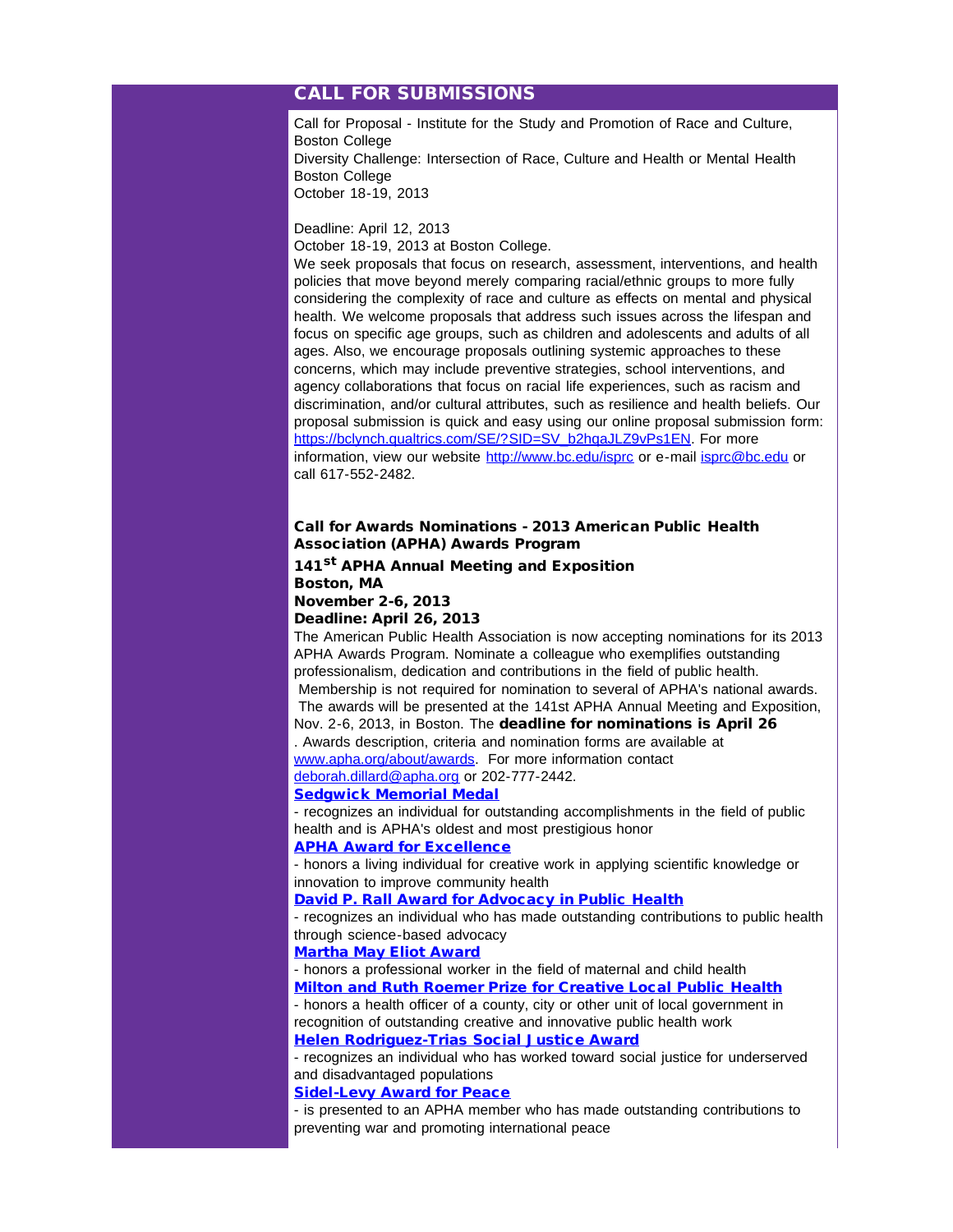#### [Jay S. Drotman Memorial Award](http://r20.rs6.net/tn.jsp?e=001bpXOMOwMW5x_q17615NFTcsrpehZ9PHPxXvPdeWSWBrpetlyvej54rcp68YgZjhdvj_KAk0D0QbrIZk1kTDwcDhpber_T3AKk3_wPX-K7mtgDp4YS8H5Hldj80IyfkWgeWvIFG_mRs4xSdonlbilJDwHdaLedpjo)

- recognizes the career of a promising young public health professional or student [Student Assembly Public Health Mentoring Award](http://r20.rs6.net/tn.jsp?e=001bpXOMOwMW5y7Fd_dlXC3CKa5Jf0uxvDHd-VIPY_xb5PlOOF7fy1e7x-8hdSeakXDDIBw9-TgfZDD_LFCeX3WrtBmYahjI1D3tGMuithB0pJZtJd-SzUz-qFn-i_lA0oKvbLBwOxmzBzEpc_d5rQxAh7EBSCJcRsA)

- recognizes an APHA member for his or her essential role of mentoring in public health and leadership development

Call for Posters - National Association of Community Health Centers 2013 **Convention** Community Health Institute Chicago, IL August 23-27, 2013 Deadline: May 3, 2013 Each year, the National Association of Community Health Centers hosts the

Community Health Institute, the largest and most important annual conference of health center professionals. This year's conference will take place in Chicago from August 23 - 27. Since you all engage in research and best practices, we wanted to specifically encourage you to submit a poster abstract to this conference. We've heard from health centers on how difficult it is to learn from others-this poster session is a unique opportunity to learn about other research and best practices. Meanwhile, having a poster is a great way to share your findings and provide beneficial examples for other health centers while networking and receiving feedback. The deadline to submit a poster abstract is Friday, May 3rd!

All health centers, networks, PCAs, researchers, academics, and others are invited to submit. All topics will be considered. Two "Best in Show" awards will be given with winners receiving a complimentary registration to the 2014 Community Health Institute in San Diego! To submit a poster abstract, please go to [http://meetings.nachc.com/c-training/community-health-institute-and-expo/](http://r20.rs6.net/tn.jsp?e=001bpXOMOwMW5ywx9ipXoV89QXHYNoOBJcVzOGOUQlS9fCihq7Y5991nBDGsxMiDR5lCjetqgX9Fh2Cpi_0ActpC9ajgTzJwrwYvVbpYTirFWdpkNX8_6F3fJ5QHqV6Ars5MDWaM8zNBUDv0fJi7VI_z81E0_HsG2bjhSnzdgGd0E48s3uuymXbpA==)*.* I've attached poster criteria but for now you just need an abstract by May 3rd. If you have any questions, feel free to email me at miester@nachc.org.

Call for Abstract -- North American Housing and HIV/AIDS Research Summit VII Closing the Housing Gap in the HIV Treatment Cascade Montreal, Quebec

#### Canada

Deadline: May15, 2013

The 2013 North American Housing and HIV/AIDS Research Summit will be held September 25-27, 2013, in Montreal, Quebec. The Housing and HIV/AIDS Research Summit series is an interdisciplinary, interactive forum for consideration of research findings and policy initiatives that focus on housing status, poverty and other social determinants of HIV prevention and care outcomes. Summit meetings support knowledge transfer and public policy collaboration among people with HIV/AIDS, health and housing researchers, service providers, and policy makers at the global, national and local levels. The U.S. National AIDS Housing Coalition (NAHC), the Ontario HIV Treatment Network (OHTN) and OCQ-SIDA (la coalition des organismes communautaires québécois de lutte contre le sida) will convene the 2013 North American Summit, working in collaboration with the Johns Hopkins Bloomberg School of Public Health and other partners. For more information please visit: [http://www.hivhousingsummit.org.](http://r20.rs6.net/tn.jsp?e=001bpXOMOwMW5wiIcxX8oBmimCJd3qssyvkNp1Sc1sPOMCxa3s2It6TtSUEAYbnPlUbGkSIEEEx9ML3mPLam6xylUMz3toVGsfTv6nENM7dziCgjdzs62k2dg==)

The theme of Summit VII is "Closing the Housing Gap in the HIV Treatment Cascade", to focus on the potential of housing strategies to improve HIV treatment effectiveness. The Summit conveners invite abstracts presenting the results of scientific research, economic analyses, program evaluations, community-based interventions, and public policy strategies that reflect this theme. Of particular interest is work that broadens our understanding of housing need and interventions among members of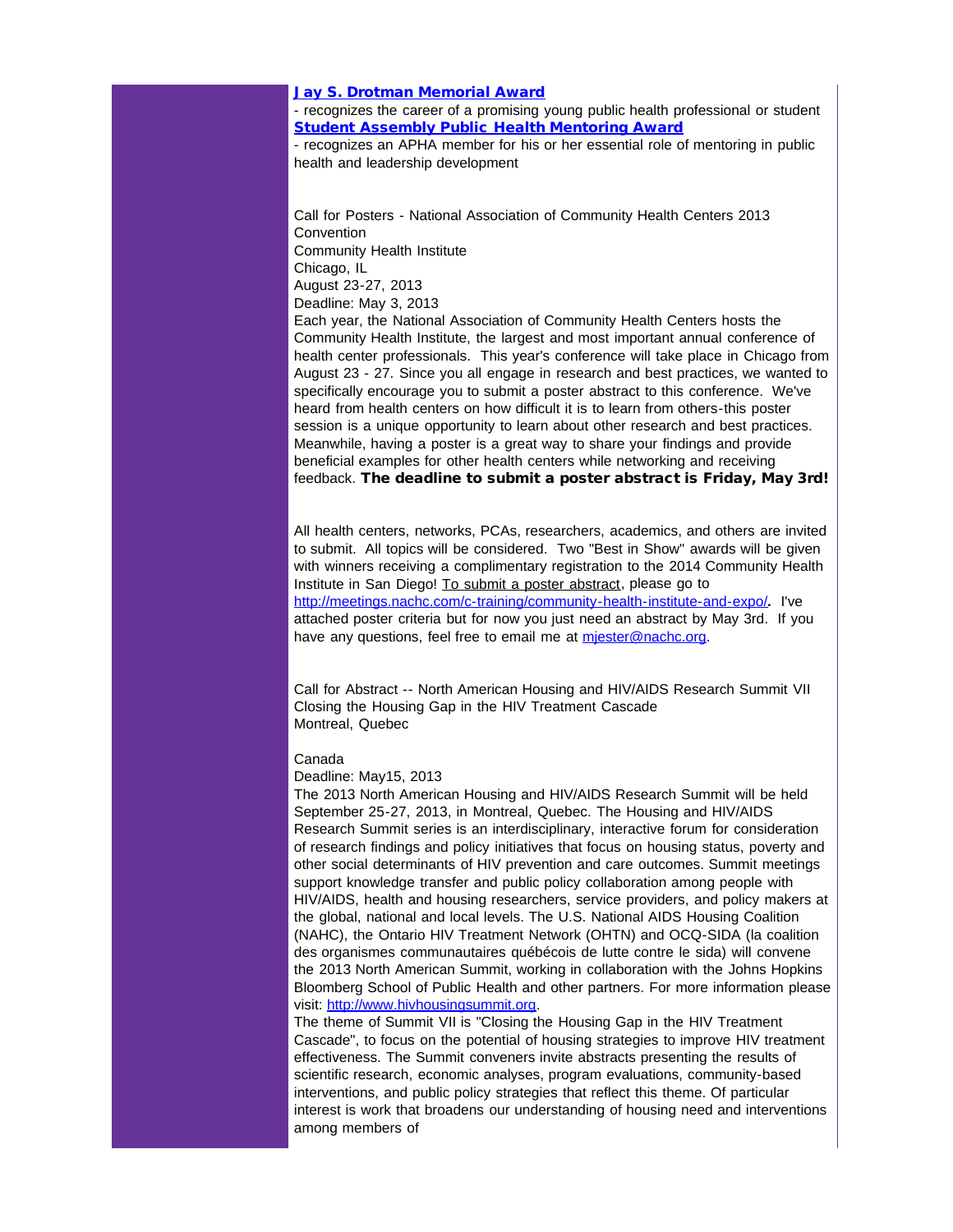vulnerable populations and in underserved communities, including displaced persons, rural areas, and resource-poor settings. International research is welcome and abstract submissions from the Caribbean, Mexico, and all regions of the United States and Canada are encouraged. Abstracts are due May 15, 2013, and notification of acceptance will be emailed no later than June 14, 2013. The conference fee is waived for the primary presenting author. For Call for Abstracts, [www.hivhousingsummit.org](http://r20.rs6.net/tn.jsp?e=001bpXOMOwMW5wiIcxX8oBmimCJd3qssyvkNp1Sc1sPOMCxa3s2It6TtSUEAYbnPlUbGkSIEEEx9ML3mPLam6xylUMz3toVGsfTv6nENM7dziCgjdzs62k2dg==).

Call for Applications - Robert Wood Johnson Foundation (RWJF) Annual RWJF Roadmaps to Health Prize Deadline: May 23, 2013 Is Your Community Working to Improve Health?

Is your community taking bold steps to create a culture of health? Tell us how by applying for the annual RWJF Roadmaps to Health Prize

[http://www.rwjf.org/en/about-rwjf/newsroom/features-and-articles/Roadmaps-to-](http://r20.rs6.net/tn.jsp?e=001bpXOMOwMW5zF7gbvpoiLGqfaAVTnIDqH7hwsaClwrsqmx4UGrPBO2kZVq5_hSPBKpj36_8c__GDkLaO0HcSXuMMQ6qlWRsWdjaqvhsLzo_2avyoI36T1cOs_0nUWd2KrJkUODSDEmbWWYR2ShLxTp1UCgxl5rbiTiWJUbeZYtp9CSeURPEl3NnYUxSoFbdXYPr2LzbAPwGi5Akxr0zsW-g==)[Health-Prize.html](http://r20.rs6.net/tn.jsp?e=001bpXOMOwMW5zF7gbvpoiLGqfaAVTnIDqH7hwsaClwrsqmx4UGrPBO2kZVq5_hSPBKpj36_8c__GDkLaO0HcSXuMMQ6qlWRsWdjaqvhsLzo_2avyoI36T1cOs_0nUWd2KrJkUODSDEmbWWYR2ShLxTp1UCgxl5rbiTiWJUbeZYtp9CSeURPEl3NnYUxSoFbdXYPr2LzbAPwGi5Akxr0zsW-g==). Prize-wining communities each receive \$25,000 to honor their outstanding efforts to help people live healthier lives. Interested communities are invited to join an informational webinar on April 2 at 1p.m. ET to learn about the prize, including how to apply and how winners will be chosen.

Register for the webinar.

[http://bit.ly/10sOLyM](http://r20.rs6.net/tn.jsp?e=001bpXOMOwMW5wqn7geMGRUfC3Jbn_YvYPfLDGU1WNzYwQbugJ9VuZI2jRrMsekEHOj47Ih2Y_qJZjtIDcyx8PgQq4ftK0aK5w-cM_2GDBORubFib5o57Fjy83DuhceyUTXLMS2UH8pMB5NBs55_KU9SiXz5czH6FDwWmMq3k2-Nkh5Hzx-K9Plf4i8qm1Sd4msVgn3q9H5PHSPG9xT8sTwc33IPKC030KS-xZmF0EYtuzCETiHdnyAMU2Ox4lNLnn9K36IFTjrL8BYo47O1iZJL8LLO3Km8aZ1k9BqwijcQv8-piEySM_PMXGwc4tCZdUp_sY6C_lUqsc=)

\* View the Call for Applications http://pweb1.rwif.org/files/applications/cfp/cfp\_RoadmapsPrize\_2013.pdf

Phase I applications are due on May 23, 2013. The RWJF Roadmaps to Health Prize is part of the County Health Rankings & Roadmaps program, a collaboration between the Robert Wood Johnson Foundation and the University of Wisconsin Population Health Institute.

# Call for Manuscripts -- *Journal of Health Disparities Research and Practice*

#### Deadline: June 30, 2013 at midnight PT

The *Journal of Health Disparities Research and Practice* will be publishing a special issue on sexual health among heterosexual communities of color across the life span in early Spring 2014. Melva Thompson-Robinson, DrPH and Marya Shegog, PhD will serve as editors of this special issue. This issue will explore the spectrum of sexual health among heterosexual communities of color across the life span, potential areas include:

· impact of intimate partner violence on sexual health at various stages of the life span

· impact of chronic disease on sexual health

· role of mental health and sexual risk taking

· role of social determinants in HIV/AIDS and/or STIs.

The *Journal of Health Disparities Research and Practice* is an online journal that explores the problems and challenges of health disparities among the diverse populations within the United State and the world. The journal invites submission of original papers from researchers, public health practitioners, and students researching and working on health disparities solutions. Submitted articles cannot have been previously published, nor be forthcoming in an archival journal or book (print or electronic). Please note: "publication" in a working-paper series does not constitute prior publication. In addition, by submitting material to Journal of Health Disparities Research and Practice, the author is stipulating that the material is not currently under review at another journal (electronic or print) and that he or she will not submit the material to another journal (electronic or print) until the completion of the editorial decision process at Journal of Health Disparities Research and Practice. If you have concerns about the submission terms for Journal of Health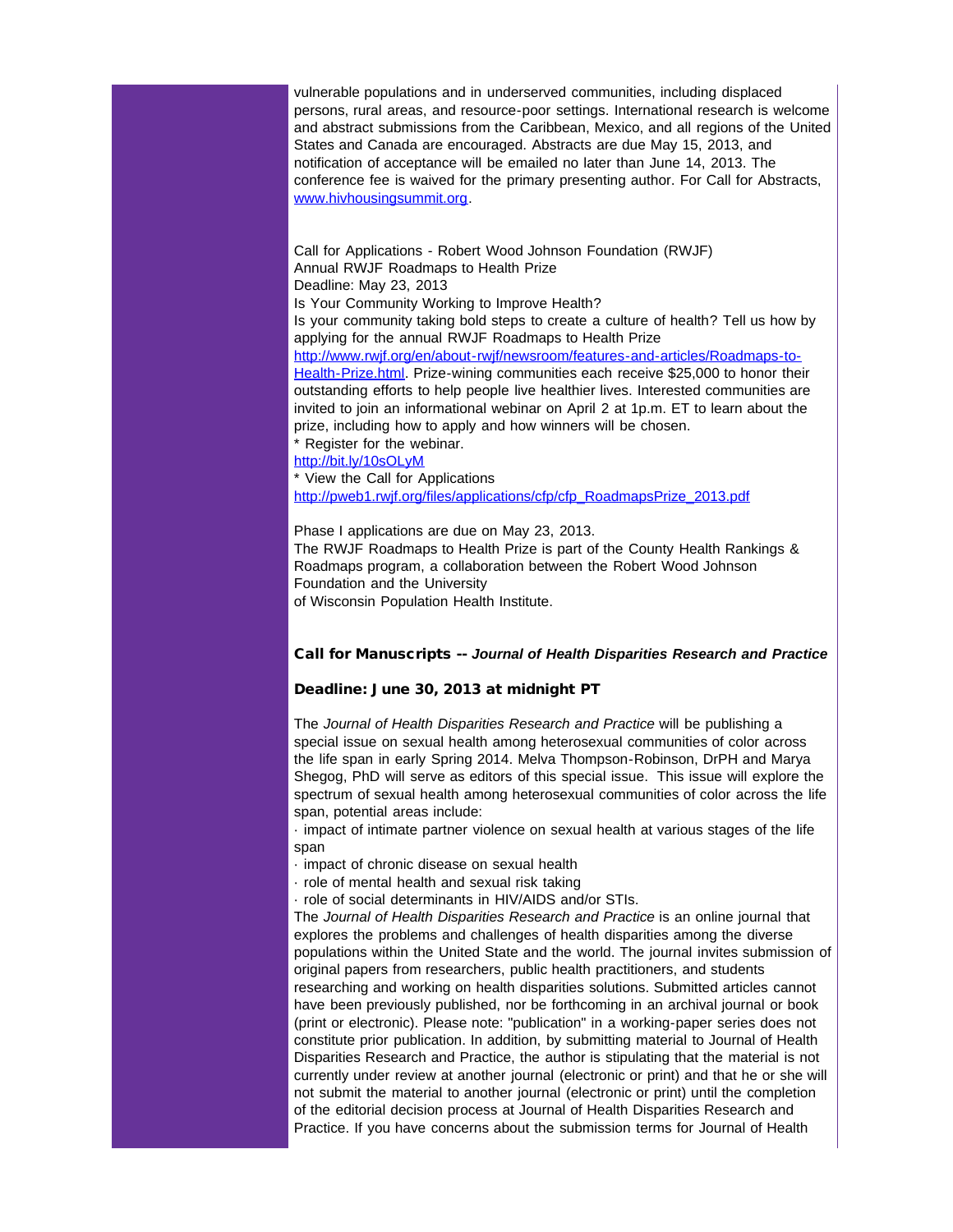Disparities Research and Practice, please [contact the editors](http://r20.rs6.net/tn.jsp?e=001bpXOMOwMW5yeJMvhcjcDLpP9vqPDX6SVj6GMa8TIOforjUZWkVEbvEAkoaIJZr4L2kVymqpX-UohI0HXkQnNuY3_OcPsKm_A3WtCVHg0Wl35sZIIejMKvpedFgDPXowI0pplWGto2O66XoHTEYtogssAR-U0FDchqwsO-2GAAjkaC-Io8CsswA==). For information about the *Journal of Health Disparities Research and Practice*, see: http://digitalscholarship.unly.edu/ihdrp/. For information for authors, see: [http://digitalscholarship.unlv.edu/jhdrp/policies.html.](http://r20.rs6.net/tn.jsp?e=001bpXOMOwMW5wCHHVGnGCoRoZ46NTHZZdoN1aSCXZtW7ygZWjQZLWvUPP57vhNC99J3m6lpvERB-l4iPQGDWp_ZcZl-9_lcHds_uLZ87VKjCwQwSECVDw_FjLtgvQznsokA8ROR_WMph6If2bm6WbnVw==) To submit a manuscript, please follow the instructions for the *Journal of Health Disparities Research and Practice*. Be sure to indicate in your file name "special issue". (For example, titlename.specialissue.doc.) Also be sure to send the manuscript to both editors below. For questions about the special issue and/or to be a reviewer, please contact either: Melva Thompson-Robinson, DrPH or Marya Shegog, PhD at [Melva.thompson-robinson@unlv.edu](mailto:Melva.thompson-robinson@unlv.edu) or [marya.shegog@unlv.edu](mailto:marya.shegog@unlv.edu).

# Call for Manuscripts and Reviewers -- Global Health: Science and Practice Journal

#### *Global Health: Science and Practice*

(GHSP) is published by the U.S. Agency for International Development, the Knowledge for Health project at the Johns Hopkins Bloomberg School of Public Health Center for Communication Programs, and the Department of Global Health at George Washington University School of Public Health and Health Services. This new peer-reviewed, open-access journal particularly aims to reach those who implement and otherwise support global health programs. Global health programs should be research-driven. GHSP strives to advance knowledge on how programs are implemented using a clear and concise communication style, and promote what works. "People implementing programs are busy implementing... and need efficiently packaged and thought-stimulating literature to meet their needs. So we will aim for a crisp style, one that lays out key concepts prominently," explains James Shelton, co-editor-in-chief. GHSP will be issued four times a year and will include articles on all global health topics, covering diverse programming models and a wide range of cross-cutting issues that have an impact on and support health systems.

#### READ THE INAUGURAL ISSUE

The [inaugural March 2013 issue](http://r20.rs6.net/tn.jsp?e=001bpXOMOwMW5zkSNOCAFwqHWigBkLpwDPBxw5EzHnxEPESvknqOXruQzY7TbL0rSvBu9GKfUatqCrl08vjT4h6HJN5j5jnhFmdVQCpxc8WUkutl-D-_k1GXLs7P3t8irK9uQMenitTCrPjhcN1x1a-awv8oa_Tgdh8LkHQlOKse2BEpX8InMWqItfoCPJaKlUKGeM5-XdFcN_hawqMqTkk_hb61g_MfFtEjKp8b87DMMEXgOU_sICHrccWm8ptRcA6SsaVvHRbzuJ9gyqEJ2CUmrkkvzwFf-lOTaghNgL46uqT_vJBBshf2V6ctOSNK6tpVov0Ew6x-7QaDys8BgDKNMBBlawOTZJ-u5xDrnBOmPPO352cL4SM67S6Z2GqqNosNzEKDdbXSgKYrZmcvMlTj8Xq0kbY47yOSS9ZgFSU7wtIEEWHgrgIBm_qPDOH_L4h9r3V_WYiJ-2LzYp7wGkFhIIZSIHtcInHCukNSChSmQxowroM8qsY-lFtvkB1WmrsO62fFlgM6ECgukfjKDJwW4WweDTxcm2KCmYh8xtDpErsbPiXOJGRmuW2TT2GCe884x2tD2fhT9E2cyHyI25Rt36JHQY1a2db) of GHSP illustrates the breadth of topics of current interest to the global health community, using a clear and concise communication style that lays out key concepts prominently.

#### SUBMIT A MANUSCRIPT

*Global Health: Science and Practice* is now accepting submissions. [Upload your](http://r20.rs6.net/tn.jsp?e=001bpXOMOwMW5wIUQcljW1NC1tVoSDkdM596GBdNTcaiUNZR8K3eBBsb7gkhAbUj6PCkKg75ZN8Vw9DYvsAEOwckcNE9qujenz8mCvEJeaKSasJTIy0Qq0p8z57pCkgLXGStvP1-s32V0Y1HJkMa7ADbziEhUObqgp3S68D0X4NcPjQNvQ811S9oW5rQlXWqnTjq6zuHxgFwzaIc9Cs_eH_K3tTHCty4vuHsmgrQdwxbjeg-WngjDGXam8B-y0XTHNNq4hynJbBpMo_SdumYT-Ud-f75PUyNI8cna90zeIiRgHcvbgE4kQ_IRMOeQAYKtxUzk2kJi2aby0kfkBjuOSoNYBpdeFFN10kaNhgClPNiMDlSCoGjO6AGkfb--JcqZRxz3ODqWscJUq-T1bKzy4npuqfzETfilXBRxg5mosMmhW5nomds9Q7sOzsez9Z9K_gQPH6MFNXQtVMGvbJW4pMvH7zeK9njxG2QNj_qBiVqnmVmwyAPwOb5BluoCUdEz29voTm552USONs8urMV7TMVVIVc70hWM64A0W8yNYc5m0Shz8WZ8JtrfwNNXke2wbTeMx65DF3LGbNswRQAU4zzOvW4-uxzcpI) [manuscript today](http://r20.rs6.net/tn.jsp?e=001bpXOMOwMW5wIUQcljW1NC1tVoSDkdM596GBdNTcaiUNZR8K3eBBsb7gkhAbUj6PCkKg75ZN8Vw9DYvsAEOwckcNE9qujenz8mCvEJeaKSasJTIy0Qq0p8z57pCkgLXGStvP1-s32V0Y1HJkMa7ADbziEhUObqgp3S68D0X4NcPjQNvQ811S9oW5rQlXWqnTjq6zuHxgFwzaIc9Cs_eH_K3tTHCty4vuHsmgrQdwxbjeg-WngjDGXam8B-y0XTHNNq4hynJbBpMo_SdumYT-Ud-f75PUyNI8cna90zeIiRgHcvbgE4kQ_IRMOeQAYKtxUzk2kJi2aby0kfkBjuOSoNYBpdeFFN10kaNhgClPNiMDlSCoGjO6AGkfb--JcqZRxz3ODqWscJUq-T1bKzy4npuqfzETfilXBRxg5mosMmhW5nomds9Q7sOzsez9Z9K_gQPH6MFNXQtVMGvbJW4pMvH7zeK9njxG2QNj_qBiVqnmVmwyAPwOb5BluoCUdEz29voTm552USONs8urMV7TMVVIVc70hWM64A0W8yNYc5m0Shz8WZ8JtrfwNNXke2wbTeMx65DF3LGbNswRQAU4zzOvW4-uxzcpI) for consideration. For questions about submissions, please email [submissions@ghspjournal.org](mailto:submissions@ghspjournal.org). For information about the types of articles and how to prepare manuscripts, see the "Author Guidelines" document.

# BECOME A REVIEWER

If you'd like to become a reviewer for *Global Health: Science and Practice* and help editors make publication decisions, send an email to [reviewer@ghspjournal.org](mailto:reviewer@ghspjournal.org). The "Instructions for Reviewers" document provides more information about what we ask of reviewers.

# STAY CONNECTED

[Visit the GHSP Journal website](http://r20.rs6.net/tn.jsp?e=001bpXOMOwMW5xh7bAZptSpy0N3sAtNzkvYnslI0x2ZeD4U0uU4ZCoy-sb0AcP0gXVHwOAWL6geJ2Dz_BBuo3wFGQ5MdZHY_Rf4DO4tW0AcKiDAaCgS2TS4h6iwFXjSidBxMo9FvV7GcE3qepd-y8-Vzvyvg8UQJ8m7JRYKmPHoc9aw-0il1hQh6YsqlsG3TUsPvrQv0nCpTK-0h1tSTlfqSX3wErLrId0SNyl_78GYiaNDBLNYE6MPIFE8uWdlNxsZmVHP1_csT9djdPRMdqpKBqhy2Axq6fV48zAiS2OvCzQKVq86elhwuzgIxRpWL7LjAci9hh0M-vKfESVyhaG6qbqfSLF1hZpnNFv_iC0b1jZo9zQrrkjmsCjRHjFXZ7LDXWfgNl2GrcuiPifrzAxZU3_6ZYtfWsiwKV2mQS_q0KgieKHJF6H7DzDcRcojYyT4oVMjjWis95UfHp-QxNQKhqpoVCGyMNgYXzI1HvflC37CBMMFTzcJ9QKNCeneyauD4Z3Qt9whSzOODBvk3gCdEiNbuomiIOAGb9GDkDL96OCKYgBO1T0qJx5bphlzAMl3) to become a reviewer, sign up for alerts, and read the cutting-edge experiences and results our authors are publishing in *Global Health: Science and Practice*. [Like GHSP Journal on Facebook](http://r20.rs6.net/tn.jsp?e=001bpXOMOwMW5xvfUzqFx56xTFjyzujwjT7kCT4BKWE8v1H-X2dP6O1-EBm4dxXWH60o9d20U2GQEtznvMKo2forzS_AklBL39EygcpyYIRk7zA1m4O6cOLk_aODn8uRU9ptQ0S6ihjNd2Q6wCAZ4k1CznaENr22FgRm_5wGakyO1xbiqkl3FcAYI2xjAgEyNAyNDOjeNxHAUL1B2dHG78kt1jINps8S7hVF38MlAaV3pu9mBd-B65Z6dl-TuNgX8qQ9J0RPUbjLmBpcFqa0QBvC6CSnigWvOn8doUNXspHorAdGFQyzq-z0dKewI8w88hvqHCBEhhwzuQCVMW_Luy48_YNRPSwsQzi5MD-TaikLb6t4W4vhQVhIb-h7vBCpbILK6qRHYPFuMpB_MVIusG4mFnE15Kkh_hHcVfkb2h0EeSwxw8kJxfmaGd3jUaWJ04bG5SdCbmFSXe6m9X6XgGTt4zCrB6fQLxtH5c6IQU_hdZO1sU6pAMzJj8ldjxdhhY0TgAAWThc0ZD0ClBC84rGQ0sw3mWc0DNH4DYoiGo2Uq0pQdj2oau-j5C37_sbr8_GzhLCoJKDZYA=) and [follow GHSP](http://r20.rs6.net/tn.jsp?e=001bpXOMOwMW5ykZva7GkUKHFIx63F362djuqnd38N_NLTN7SxYMYIfQ3mt026tlHXu4yoXgCc2p_MtwIj0VWbpDw4piDzicSrzy6DTTs_jKZAgtEV-a_UEXYEKEehw6tvOUGDuzB0X3S6dctBaK1Qi35BtcI1DgQNX-IOh4qIdjI35RHmdjoxc-x2eefBm7dDCgi2gqZ3sgHiK5tQcAX6fYfzTPJOyInTnt_SrUsCTDPl-kbxefcOR5FZS4VLkHb4KRUx0ZiskugJq7VPTGf6lleVmRsKlU9StfPco8-1XzVbNRjMb9tEjOayxnKnZqN8tcGZqlX3mppuwjMaUd3gy8e6xF6w_Zs8DUyc9Sc8zsh-KXMzlgtWidSR_8HfEtPil59qxPC9ef_0WfG53_L3rmA7bgbKiCUgVnI8bJhmTwZ1MV3ZB_QpLu4RVoVKgVlJ4wCjBeBnZvoen-1OKuxOqfPM8fxLcucl6g8AhXxu-S4C_XnEtIlQp4Cj2htjCaWj9rBvypEeqF13uxok2QAwYskA6tdPl4SywXXxdR4xz9fLeS5_gmeIGr30JROvrq5-FRJdX8AaAjSw=) [Journal on Twitter](http://r20.rs6.net/tn.jsp?e=001bpXOMOwMW5ykZva7GkUKHFIx63F362djuqnd38N_NLTN7SxYMYIfQ3mt026tlHXu4yoXgCc2p_MtwIj0VWbpDw4piDzicSrzy6DTTs_jKZAgtEV-a_UEXYEKEehw6tvOUGDuzB0X3S6dctBaK1Qi35BtcI1DgQNX-IOh4qIdjI35RHmdjoxc-x2eefBm7dDCgi2gqZ3sgHiK5tQcAX6fYfzTPJOyInTnt_SrUsCTDPl-kbxefcOR5FZS4VLkHb4KRUx0ZiskugJq7VPTGf6lleVmRsKlU9StfPco8-1XzVbNRjMb9tEjOayxnKnZqN8tcGZqlX3mppuwjMaUd3gy8e6xF6w_Zs8DUyc9Sc8zsh-KXMzlgtWidSR_8HfEtPil59qxPC9ef_0WfG53_L3rmA7bgbKiCUgVnI8bJhmTwZ1MV3ZB_QpLu4RVoVKgVlJ4wCjBeBnZvoen-1OKuxOqfPM8fxLcucl6g8AhXxu-S4C_XnEtIlQp4Cj2htjCaWj9rBvypEeqF13uxok2QAwYskA6tdPl4SywXXxdR4xz9fLeS5_gmeIGr30JROvrq5-FRJdX8AaAjSw=).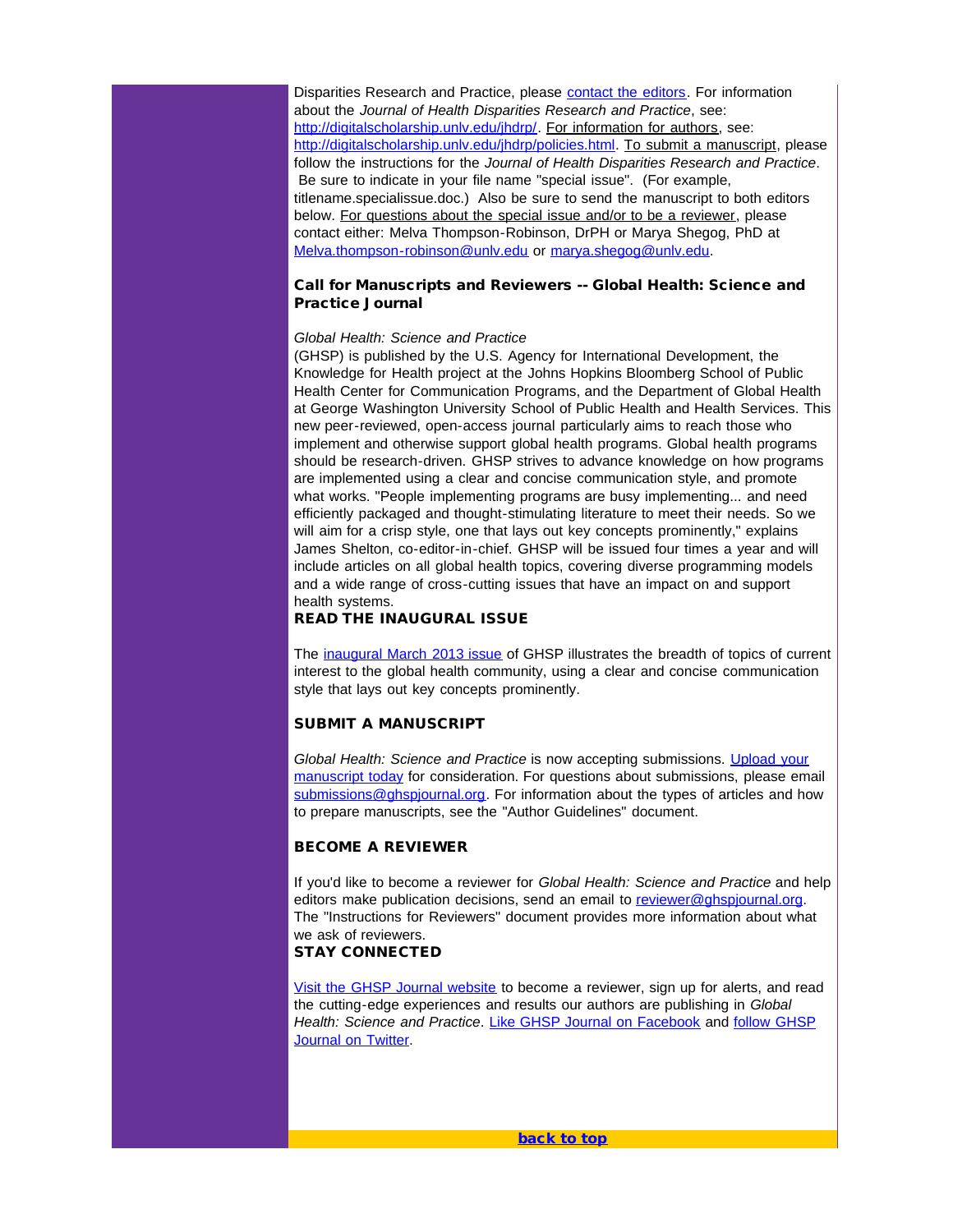# <span id="page-6-0"></span>CAREER DEVELOPMENT

# Centers for Disease Control and Prevention, Atlanta, GA DELTA FOCUS Fellowship Research and Evaluation Branch Division of Violence Prevention National Center for Injury Prevention and Control CDC-NCICP-2013-0037

Project Description: A fellowship opportunity is available with the Research and Evaluation Branch (R&E) within the Division of Violence Prevention (DVP) of the National Center for Injury Prevention and Control (NCICP) at the Centers for Disease Control and Prevention (CDC). R&E is responsible for conducting program evaluation and etiological, evaluation, and dissemination and implementation research. The selected participant will join R&E's efforts to conduct a program evaluation of the Domestic Violence Prevention Enhancements and Leadership through Alliances, Focusing on Outcomes for Communities United with States (DELTA FOCUS) program. DELTA FOCUS aims to implement and evaluate intimate partner violence (IPV) primary prevention strategies. In collaboration with R&E, activities may include:

- · Evaluating the DELTA FOCUS program overall using quantitative and qualitative means
- Assisting with data-to-action process to ensure continuous quality improvement
- · Providing evaluation-specific training and technical assistance to DELTA FOCUS grantees
- · Identifying promising IPV prevention strategies at both the state and local levels
- Assisting with other violence prevention-related projects

The selected participant will gain valuable knowledge and experience related to the public health approach to violence prevention and program evaluation. The Research Participation Program for CDC is administered by the Oak Ridge Institute for Science and Education (ORISE). The initial appointment is for one year, but may be renewed upon recommendation of CDC contingent on the availability of funds. The participant will receive a monthly stipend depending on educational level and experience. The participant must show proof of health insurance. The appointment is full-time at CDC in the Atlanta, Georgia, area. Participants do not become employees of CDC or the program administrator, and there are no fringe benefits paid.

Qualifications:

- A Doctoral or other terminal degree in evaluation, psychology, sociology, public health, or another related field received within the last five years. ABD candidates will be considered.
- · Experience or knowledge regarding violence and violence prevention and program evaluation, including using evaluation results for quality improvements and evaluation methodology, is desired.
- A track record of scientific productivity demonstrating strong skills in methodology, and quantitative and qualitative analysis is also desired.
- · Experience with IPV/Teen Dating Violence is preferred, but not required.

# How to Apply:

To be considered, please send a brief statement of interest and a current CV/resume to the attention of Wendy McIntosh at [wmcintosh@cdc.gov.](mailto:wmcintosh@cdc.gov) Letters of recommendation may be requested from applicants during the selection process. Applications submitted by close of business on April 11, 2013, will receive full consideration. Please reference CDC-NCICP-2013-0037 in all communications.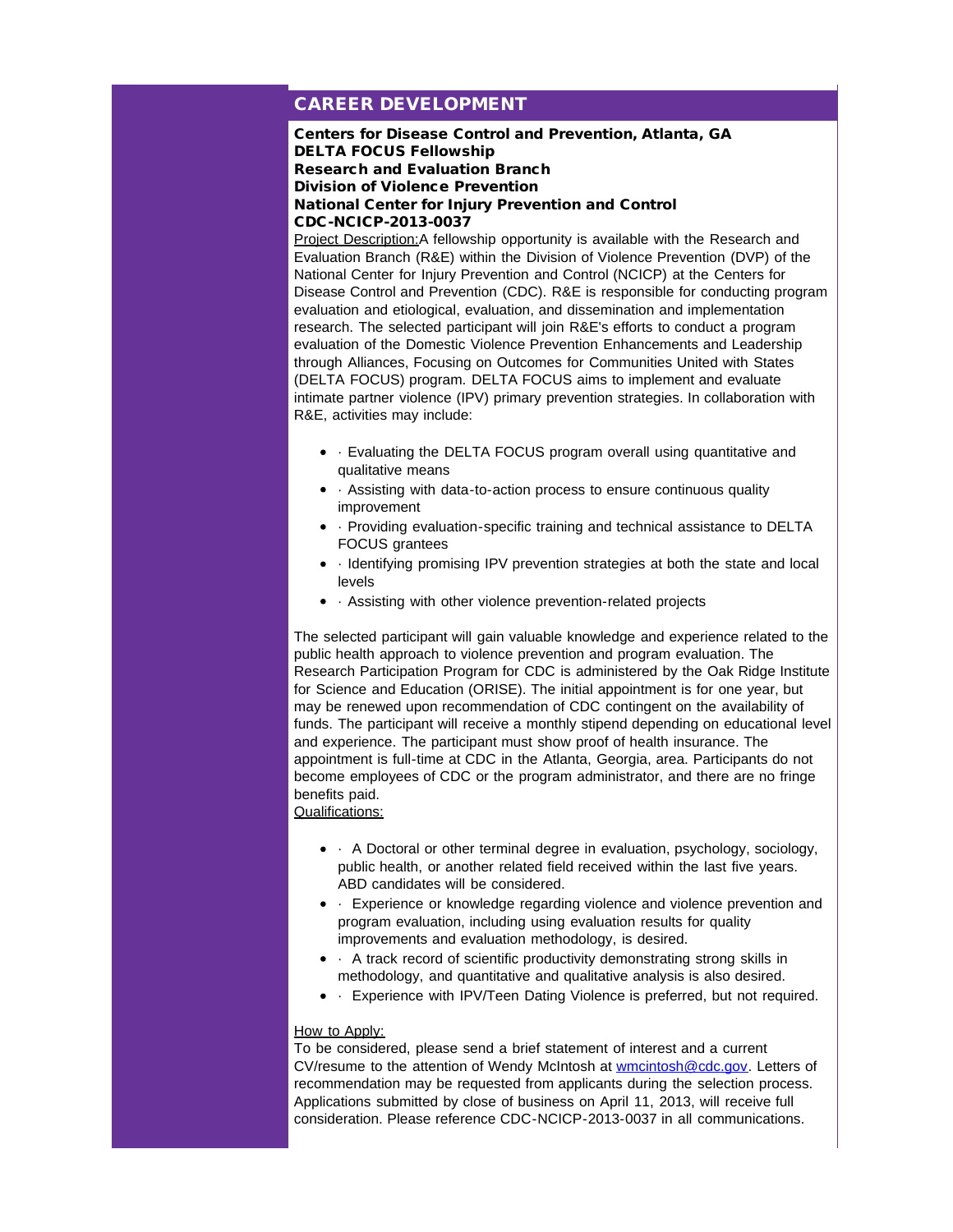# Centers for Disease Control and Prevention, Atlanta, GA **[Health Communication Specialist](http://r20.rs6.net/tn.jsp?e=001bpXOMOwMW5ybkkB-zFpjyTbYch8nyRMfFeCeaN09a9UnS2yAOyADCyjq7ciBW88064jhCSdIK07rXvjwY0y6d5bKy9BcYGtVwrbdcZ38TmrXf0xgtA7br9w2H7zOLjNzFqTlgu76H0B_tnPc0OpEyg==)**

# Deadline: April 8, 2013

This position is located in the Center for Disease Control and Prevention (CDC), National Center for HIV/AIDS, Viral Hepatitis, STD and TB Prevention (NCHHSTP), Office of the Director (OD), Office of Program, Planning, and Policy Coordination (OPPPC), Atlanta, Georgia. Who May Apply: United States Citizens Salary: \$71,901.00 - \$111,148.00 / Per Year Series & Grade: GS-1001-12/13 Position Info: Full Time - Permanent Control Number: 340698000 JOA Number: HHS-CDC-D3-13-867247

# Centers for Disease Control and Prevention, Atlanta, GA Public Health Law Program

Office for State, Tribal, Local, and Territorial Support (OSTLTS) The Centers for Disease Control and Prevention's (CDC) Office for State, Tribal, Local, and Territorial Support (OSTLTS), Public Health Law Program (PHLP) seeks to hire a policy evaluation expert for a full-time, paid fellowship that will run through the end of September 2013. The fellowship will be administered through the Oak Ridge Institute for Science and Education (ORISE) and the CDC's "ORISE Fellowship." ORISE Fellows must begin their fellowships within five years of graduation from an accredited university. The Public Health Law Program is one of the premier public health law organizations in the country. Focused on the intersection of public health law, science, and policy, PHLP staff study laws related to priority public health issues, including CDC's "Winnable Battles" and other high profile legal issues. To that end, PHLP is designing a research initiative to show the impact of law on government functions and return on investment related to priority public health issues in states, localities, tribes, and territories. The fellow will assist the program in developing a plan and timeline for establishing this initiative, developing an initial research matrix to identify gaps in both legal and economic research related to CDC priorities, and create an agenda for the research program based on the plan and matrix. The fellow will be able to define the scope of the program, make decisions, and develop projects with significant autonomy. The fellow will work closely with the director of PHLP and program staff in a fast-paced, creative, and collaborative work environment with high expectations to lay the groundwork for a robust research and evaluation initiative with a national reach.

This position requires a Ph.D. with a focus on policy evaluation or a Master's degree with demonstrated evaluation experience, oral communication skills such as might exist in an office or client setting, and strong writing skills. The ideal candidate will have knowledge of or demonstrated interest in legal or policy issues that impact public health outcomes. Interested candidates should send a cover letter and resume by email to Matthew S. Penn, Director, CDC Public Health Law Program, at [PHLawProgram@cdc.gov](mailto:PHLawProgram@cdc.gov). Emails must reference "2013 ORISE Evaluation Fellowship" in the subject line

# Centers for Disease Control and Prevention, Atlanta, GA Public Health Law Program

Office for State, Tribal, Local, and Territorial Support (OSTLTS) The Centers for Disease Control and Prevention's (CDC) Office for State, Tribal, Local, and Territorial Support (OSTLTS), Public Health Law Program (PHLP) seeks to hire a policy evaluation expert for a full-time, paid fellowship that will run through the end of September 2013. The fellowship will be administered through the Oak Ridge Institute for Science and Education (ORISE) and the CDC's "ORISE Fellowship." ORISE Fellows must begin their fellowships within five years of graduation from an accredited university. The Public Health Law Program is one of the premier public health law organizations in the country. Focused on the intersection of public health law, science, and policy, PHLP staff study laws related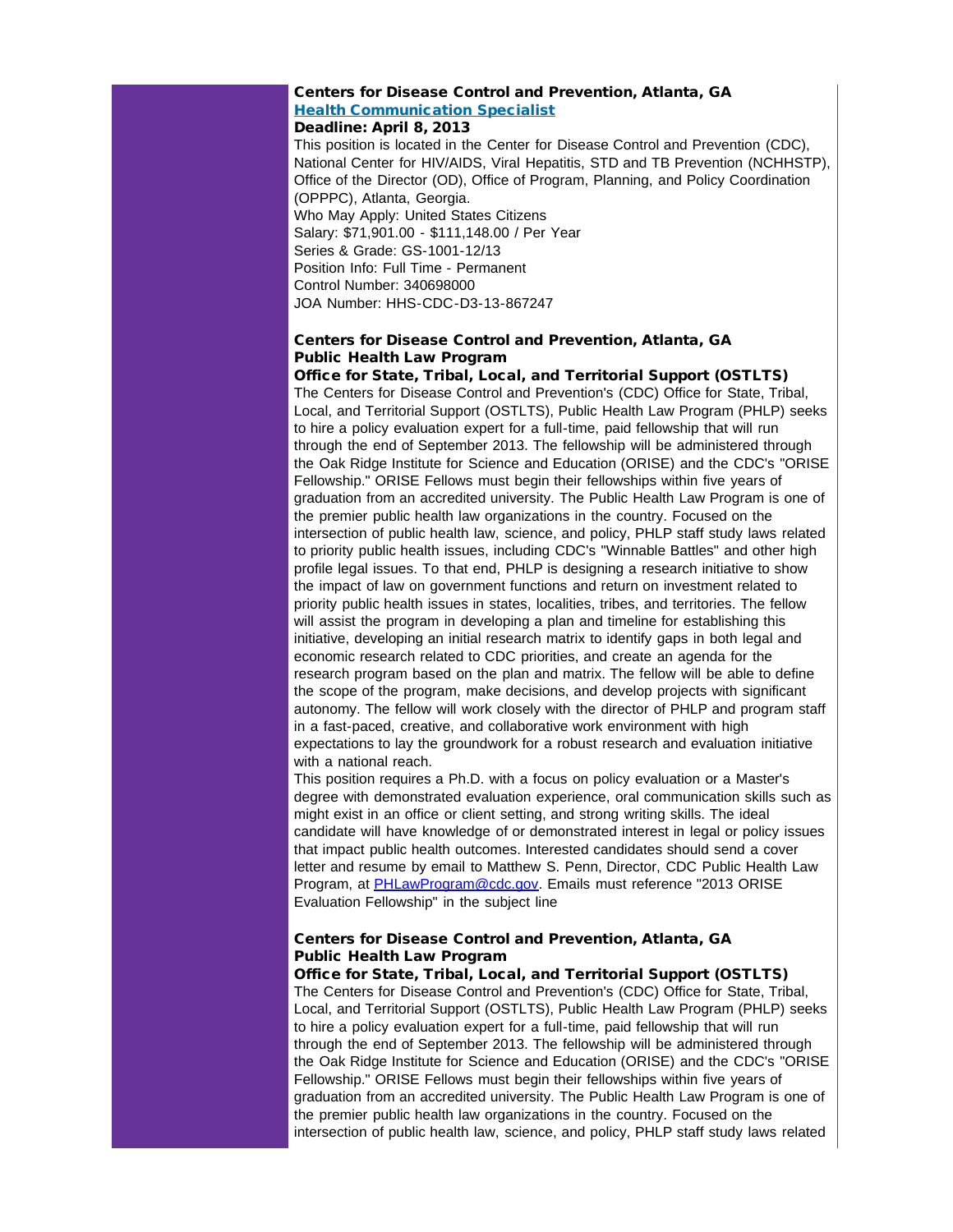to priority public health issues, including CDC's "Winnable Battles" and other high profile legal issues. To that end, PHLP is designing a research initiative to show the impact of law on government functions and return on investment related to priority public health issues in states, localities, tribes, and territories. The fellow will assist the program in developing a plan and timeline for establishing this initiative, developing an initial research matrix to identify gaps in both legal and economic research related to CDC priorities, and create an agenda for the research program based on the plan and matrix. The fellow will be able to define the scope of the program, make decisions, and develop projects with significant autonomy. The fellow will work closely with the director of PHLP and program staff in a fast-paced, creative, and collaborative work environment with high expectations to lay the groundwork for a robust research and evaluation initiative with a national reach.

This position requires a Ph.D. with a focus on policy evaluation or a Master's degree with demonstrated evaluation experience, oral communication skills such as might exist in an office or client setting, and strong writing skills. The ideal candidate will have knowledge of or demonstrated interest in legal or policy issues that impact public health outcomes. Interested candidates should send a cover letter and resume by email to Matthew S. Penn, Director, CDC Public Health Law Program, at [PHLawProgram@cdc.gov](mailto:PHLawProgram@cdc.gov). Emails must reference "2013 ORISE Evaluation Fellowship" in the subject line.

#### National Institute on Minority Health and Health Disparities (NIMHD) 2013 NIMHD Translational Health Disparities Course Integrating Principles of Science, Practice and Policy in Health Disparities Research

National Institutes of Health

Bethesda, MD

August 5-16, 2013

#### Deadline: May 15, 2013 (11:59 p.m. EST)

The National Institute on Minority Health and Health Disparities (NIMHD) will again host a course on the science of health disparities this summer. The course will take place on the campus of the National Institutes of Health in Bethesda, Maryland from August 5, 2013 to August 16, 2013. This two-week intensive course will provide specialized instruction on the concepts, principles, methods, and applications of health disparities science, practice, and policy. It will also integrate principles and practice of community engagement. Nationally and internationally recognized experts in health disparities science will lead individual sessions. Cost: The course is free, but admission is competitive and daily attendance is mandatory. Participants are responsible for transportation, room and board. How to Apply: Submit an application via the NIMHD website at [www.nimhd.nih.gov](http://r20.rs6.net/tn.jsp?e=001bpXOMOwMW5xCDSl6ToK8UtAA6FsE2tU3frC-dvMgl3FsxS58fPLW95dn9coE43uZ1zlq1Z6XDpN3EAhhGHfOOUkv35aGopPsPxuSQqYqVpc=) from March 15 to May 15, 2013. Applications will only be accepted on-line. All application materials, including recommendation letter, must be submitted electronically by 11:59 p.m. EST on May 15, 2013 for consideration. Application Information: The following comprises the application packet: Completed on-line application must include:

· Relevant Professional Experience (250 word limit)

· Educational History including honors and awards (250 word limit)

· Essay describing interest in the course and how it will contribute to work/future career goals in the area of health disparities (350 word limit)

· Letter of recommendation addressing in concrete and specific terms strengths, personal qualities, and relevance of course for career trajectory (350 word limit). \*\*Once the applicant submits the application, it will generate an automatic e-mail to the applicant's reference, requesting a recommendation. An application is not complete until the reference submits the letter of recommendation. Course Information

\* Applicants will be notified if they have been accepted, waitlisted, or rejected by June 19, 2013.

\* The course overview and syllabus will be on the NIMHD website by July 15, 2013.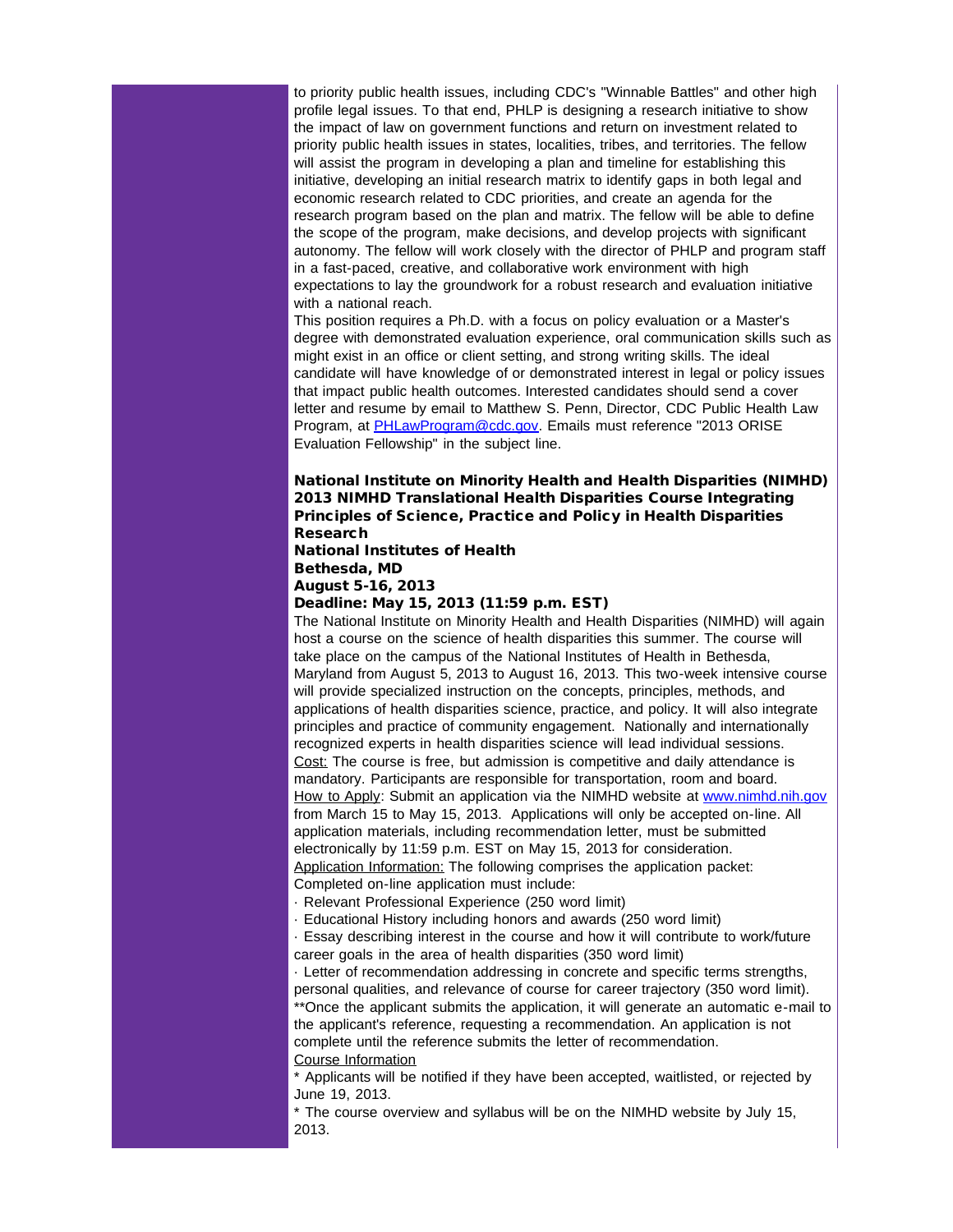Course Contact

\* For additional information, contact the course planning committee at [NIMHDHealthDC@mail.nih.gov](mailto:NIMHDHealthDC@mail.nih.gov)

# San Francisco Department of Public Health HIA Practitioners Summer Training Course July 15-18, 2013

#### Oakland, CA

San Francisco Department of Public Health is excited to announce that enrollment is now open for our sixth annual summer training course for health impact assessment (HIA) practitioners. The overall goal of the course is to provide current and future practitioners of HIA experience using available procedures, regulations, and tools to implement an HIA. To register, please complete the entire online application form, available at: [http://tinyurl.com/7k8ybfk](http://r20.rs6.net/tn.jsp?e=001bpXOMOwMW5wwMlQsSMJbkpx4BQOgtvqysE4GxQhobMBviUiJM4ekwHip_1Mdh1QyIVN7O0xnMsaayBcDTPBHQjUpTClHqHtP_cDsMgd7uq_L_UzID4JRNQ==).

What is Health Impact Assessment?

Health impact assessment (HIA) is most often defined as "a combination of procedures, methods and tools by which a policy, program or project may be judged as to its potential effects on the health of a population, and the distribution of those effects within the population" (World Health Organization, 1999). Widely recognized as one method to consider "health in all policies," HIA has been used in the United States on land use, transportation, education, criminal justice, labor, agriculture, energy, budgeting, and other decision-making areas to inform policymakers about the health impacts of proposed policies, projects and plans. For more information about our

training, please visit: [http://www.sfphes.org/services/hia-training](http://r20.rs6.net/tn.jsp?e=001bpXOMOwMW5ynBrNxcHgro0rJIh2lRDGipFKDKmPEjrKAv4Q9MLUODSvVd0bT71Xm8MseDdZ5nlBIP0NpyddYh4dEMWLgVneB3-Kz4xUEEdO_VMAVHfJ_IzeYaQXGezswXPsdQ6W3Yxc=).

About the SFDPH HIA Training

What: Health Impact Assessment Practitioners Summer Training Course Where: TCE Oakland Conference Center, 1111 Broadway, 7th Floor, Oakland, CA When: July 15-18, 2013 (attendance all four days is mandatory) Instructors: HIA practitioners at the San Francisco Department of Public Health and community, academic, and local government partners Cost: \$960 (includes the cost of course materials, breakfast and lunch; accommodations and travel not included). We are working to raise funds to support attendance of organizations facing financial hardship.

# SUNY College at Old Westbury, Nassau County, New York Adjunct Instructor

Adjunct instructor sought to teach an introductory course on the social determinants of health in the Fall, 2013 semester on Monday evenings in the undergraduate Public Health department at SUNY College at Old Westbury, located in Nassau County, New York. The course description is below, and instructors will work with full-time faculty to shape the course based on the current course outline. Please contact Martha Livingston, Ph.D., at

[livingstonm@oldwestbury.edu](mailto:livingstonm@oldwestbury.edu) or by phone at (516) 876-2748 with questions and C.V. Candidates must have a Masters degree at a minimum.

Course description: "HS 3600, Introduction to Health and Society. Introduces students to the public health perspective on health, also called the social determinants of health, which includes a detailed examination of social class, racism, gender, community, environment, employment, social relationships, nutrition and the American food system, and individual lifestyle choices, as well as access to health care. Students learn about numerous American institutions, and examine critically how individuals' location in American society shapes their health status. They also learn to locate individual health behavior within its social context."

# Queen's University, School of Kinesiology and Health Studies CIHR - Tier 2 Canada Research Chair (CRC) in Marginalized Populations and Health

The School of Kinesiology and Health Studies at Queen's University invites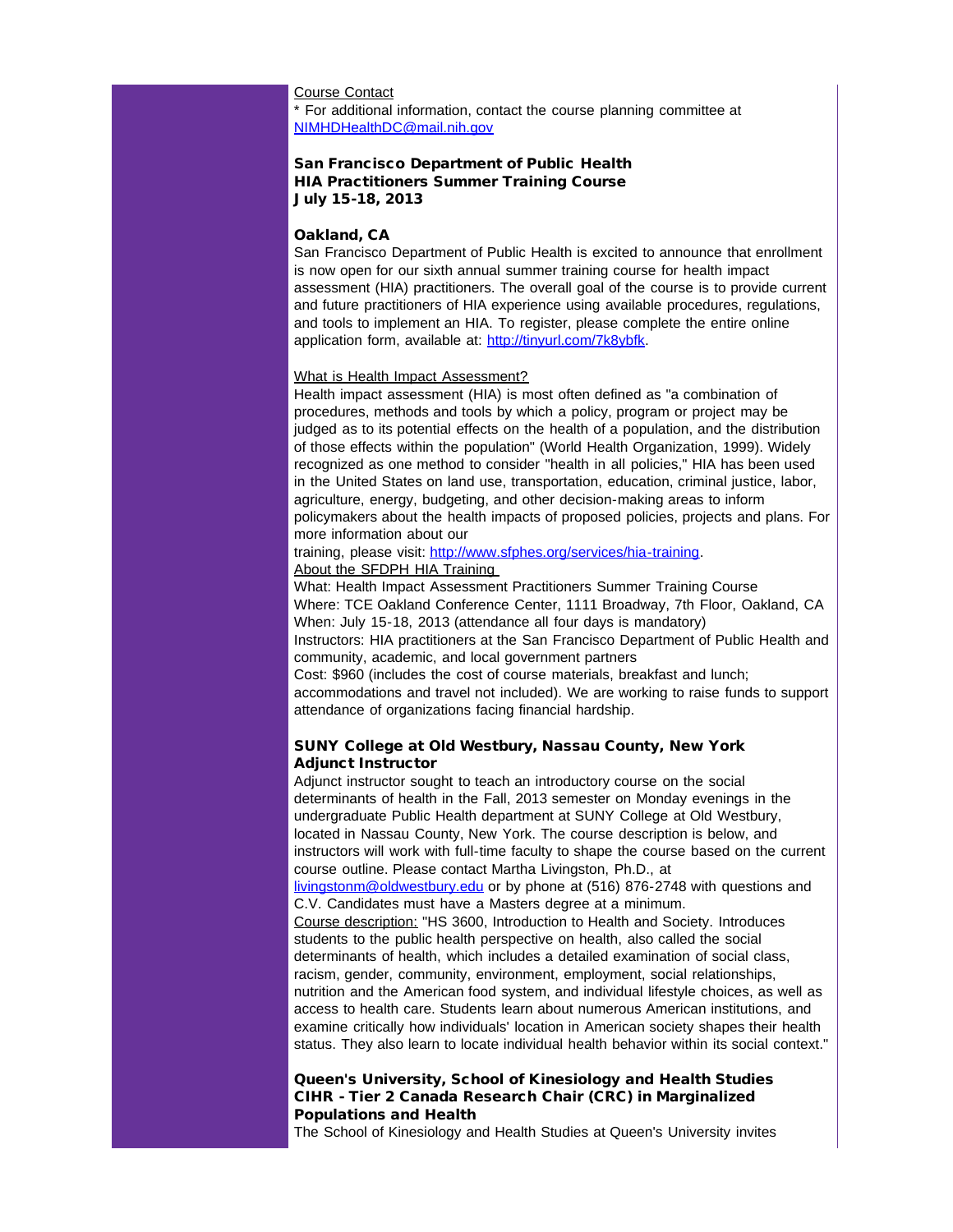applications for a CRC Tier 2 Chair beginning 01 July 2014. The School is seeking an innovative researcher and committed teacher who will enhance and complement an active interdisciplinary Health Studies program. The successful candidate will conduct research in health inequities and marginalized populations, such as Indigenous people, people with disabilities, racialized groups, immigrant communities, seniors, sexual minorities, injection drug users, people living in poverty, or people who are homeless. We seek an exceptional scholar with a strong record of independent and externally funded research which, together with his/her teaching, and community service, contributes to the improvement of health among marginalized populations. This is a tenured or tenure track position and salary will be commensurate with qualifications and experience. The Canada Research Chair program was established by the Canadian Federal Government with the purpose of attracting outstanding researchers to the Canadian university system. The program's Terms of Reference for qualifications are online at [www.chairs.gc.ca.](http://r20.rs6.net/tn.jsp?e=001bpXOMOwMW5ye9vgCZ_3aGiNFj34Qly3ouoEgweV6er8tTzfTv-SlYBydGHNzlneFowyEp_Sp0Fj_W0a9p5EZiIZS3IdGquqh9GUv3o4io4c=) The Canada Research Chairs program expects Tier 2 nominees: to be within 10 years of receiving their PhD; to be excellent emerging researchers who have demonstrated particular research creativity; to have demonstrated the potential to achieve international recognition in their fields in the next five to ten years; to be proposing an original, innovative research program of high quality; and, as a chairholder, to have the potential to attract excellent trainees, students and future researchers. Appointment to this Canada Research Chair position is subject to review and final approval by the Canada Research Chair Secretariat. Review of applications will begin 01 June 2013 and will continue until the position is filled. Applicants are asked to submit: a letter of application describing their research and teaching interests; a teaching portfolio; curriculum vitae; three samples of the candidate's published work; and names and contact information for three referees. Applicants are encouraged to send all documents in their application package electronically (either as PDFs or MSWord files). They may be sent by email to Dr. Jean Côté, Director, School of Kinesiology and Health Studies at: [skhs.director@queensu.ca](mailto:skhs.director@queensu.ca). Applicants who are unable to submit their materials electronically may send hard copies by regular mail to: Dr. Jean Côté, Director, School of Kinesiology and Health Studies, SKHS Building, 28 Division Street, Queen's University, Kingston, Ontario Canada K7L 3N6. Tel (613) 533-6601; Fax: (613) 533-2009. Further information about the School may be found at: [www.queensu.ca/skhs.](http://r20.rs6.net/tn.jsp?e=001bpXOMOwMW5xgImx4cKrx7lqoPL0PNntnwam0tqDZniNcF9gkd1PXzenwxGT4UxnqJFpS29Rvd8RIRzNIyzck1H02tNlZrTu2Ntj8KpjZxErNsnjGkb8Kig==) All qualified candidates are encouraged to apply; however, Canadian citizens and permanent residents will be given priority. Academic staff at Queen's University are governed by a Collective Agreement between the Queen's University Faculty Association and the University which is posted at: [http://www.queensu.ca/provost/faculty/facultyrelations/qufa/collectiveagreement.html.](http://r20.rs6.net/tn.jsp?e=001bpXOMOwMW5w94JaibpPjtLAyJVjW64qsH-xSGAgmHGMhFrzITCYyRy5nb8a8dwdKLE9zMrYNCYodpx_DK06PzyZgmUWWdfRTYE67rOsqgc3gU4O5YRwNiSfiyMEErJWL-YmIQI9Qz94yKFZawRLtwuXI4t51h0l_5R7VAqRI6JbUrDiruEr6Ws47hUlPKWS4mMoCqJhtedQ=)

[back to top](#page-0-4)

# <span id="page-10-0"></span>CONFERENCES AND EVENTS

Joint Center for Political and Economic Studies A Congressional Briefing on Health Inequities PLACE MATTERS: Advancing Health Equity through Community Engagement Rayburn House Office Building, Room B-339 April 12, 2013 (8:30 a.m. - 10:00 a.m.) Register to attend at [http://advancinghealthequity.eventbrite.com](http://r20.rs6.net/tn.jsp?e=001bpXOMOwMW5wtufc2a4jkenqvLpsRY6JHc4Hm0TUQiZ4G36V0iilo0k0Hx-Gs81LnNZIQJ425M6wz6NrwHEITMqsna38yBEZ0u998FM-BdOsYFm1k71w4fMEGEUj2e_j-knldv-EDH4VX5i-T2qGIqb0h03MpI7If19QUJrKg769LX6fR-0cAK4JK_sBGrDWL)

Racial and ethnic health inequalities literally span the cradle to grave, in the form of higher rates of infant mortality, chronic and infectious diseases, disability and premature mortality among many minority groups relative to national averages. According to a growing body of research, many of the root causes of these inequalities are associated with residential and occupational segregation - the fact that many people of color live and work in neighborhoods and environments that are separate from whites and have fewer opportunities for good health. For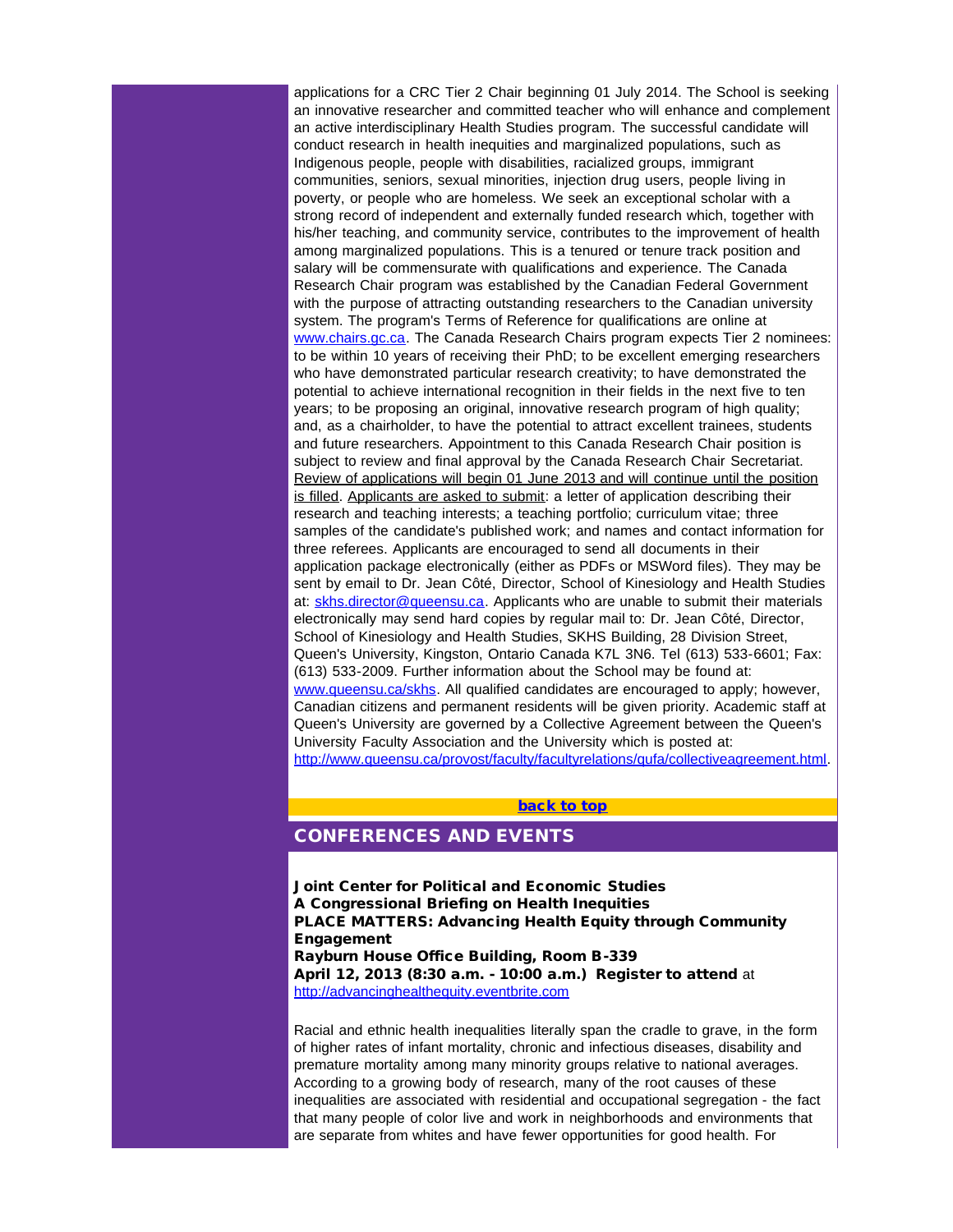example, communities of color are more likely than majority-white communities to experience environmental health threats from polluting industries, to lack geographic access to healthy food, and to have unsafe housing. To address these inequities, the Joint Center for Political and Economic Studies has supported a groundbreaking initiative, PLACE MATTERS, which operates in communities around the country to build the capacity of local leaders to identify and improve social, economic, and environmental conditions that shape health. PLACE MATTERS teams work in 24 jurisdictions in ten states and the District of Columbia to identify community concerns related to health and well-being, understand their root causes, and build support for innovative policy solutions. This Congressional briefing will provide an opportunity for PLACE MATTERS leaders to discuss their work, with a focus on building multi-sector coalitions, harnessing research to raise awareness of the place-health relationship, informing policy, and building public support for action.

Speakers:

The Honorable Jim McDermott (WA-7);

The Honorable Donna Edwards (MD-4);

The Honorable Barbara Lee (CA-9);

Brian D. Smedley, Ph.D., Vice President and Director, Joint Center for Political and Economic Studies Health Policy Institute (Moderator);

Sandra Byrd Chappelle, Senior Program Officer, Saint Luke's Foundation, and colead, Cuyahoga County PLACE MATTERS team;

Anna Lee, Policy Coordinator, Alameda Public Health Department and acting Alameda County PLACE MATTERS team lead;

Gerald Montoya, Health Promotion Program Manager, New Mexico Department of Health, Region 1 & 3 and Bernalillo County PLACE MATTERS team member; Andre Perry, Ph.D., Associate Director for Educational Initiatives for the Loyola Institute for Quality and Equity in Education and Orleans Parrish PLACE MATTERS team lead

### Radcliffe Institute for Advanced Study, Harvard University "Crossing Borders: Immigration and Gender in the Americas"

### April 25-26, 2013

Our conference will explore how gender, race, and social class shape the experience of immigrants and their children in the Americas. The event begins on Thursday evening with a performance and panel featuring Quetzal, a 2013 Grammy Award-winning bilingual rock band from East Los Angeles-led by scholarsinger Martha Gonzales. The opening speaker on Friday morning is Sonia Nazario, a Pulitzer Prize-winning journalist and author of the national best seller, *Enrique's Journey*. The day's panels bring together academics and activists to examine changing immigration trends and the unfolding drama of crossing borders in the Americas. The event is free and open to the public. Learn more about our [conference and speakers](http://r20.rs6.net/tn.jsp?e=001bpXOMOwMW5xP05bfEqZDiq3wK7wou7-iGLc7kuxNU0q0DUt9xPbzo5ud0IBO2EuIAbr6MVi2MEV23RiBti5-G37Bl4QcyBZTdHZkp7j1a7C7sGLdYYBE5aK6GSeZDUDOHgoMnbpVYmDktre-8Cn2wuJraJSph0UEOi3kpH-lEoWo_M0Z6fsz-ZevjY4WSAxMuB9btksxjWk=). [Register Now](http://r20.rs6.net/tn.jsp?e=001bpXOMOwMW5zgqX0qox0QYp5-aC2-OOF1Z7LkhvZfm4wUpaG1d_xZ5-FiBhTbNljj_nx8_7p3ffSFe4rMdALR0WUMEj2a0u6zlZteWbK8R-8R7GvCiqnQp2_1WqIKnoKYwLGZjc__YIm9NMJndIdFeYiQ5D2QHcVq)

# Robert Wood Johnson Foundation's New Connections and Princeton **University**

New Connections Seventh Annual Symposium Hyatt Regency Princeton Hotel

June 12-14, 2013

Deadline: April 12, 2013

The Robert Wood Johnson Foundation's New Connections program and Princeton University, our symposium host institution, is excited to announce its Seventh Annual Symposium, June 12-14, 2013, in Princeton New Jersey. The Symposium aims to increase the visibility and enhance the skill sets of New Connections grantees and potential applicants. Applicants to New Connections are early to midcareer researchers from historically underrepresented groups. Meeting Highlights and Activities:The New Connections Seventh Annual Symposium will begin on Wednesday, June 12, with registration and opening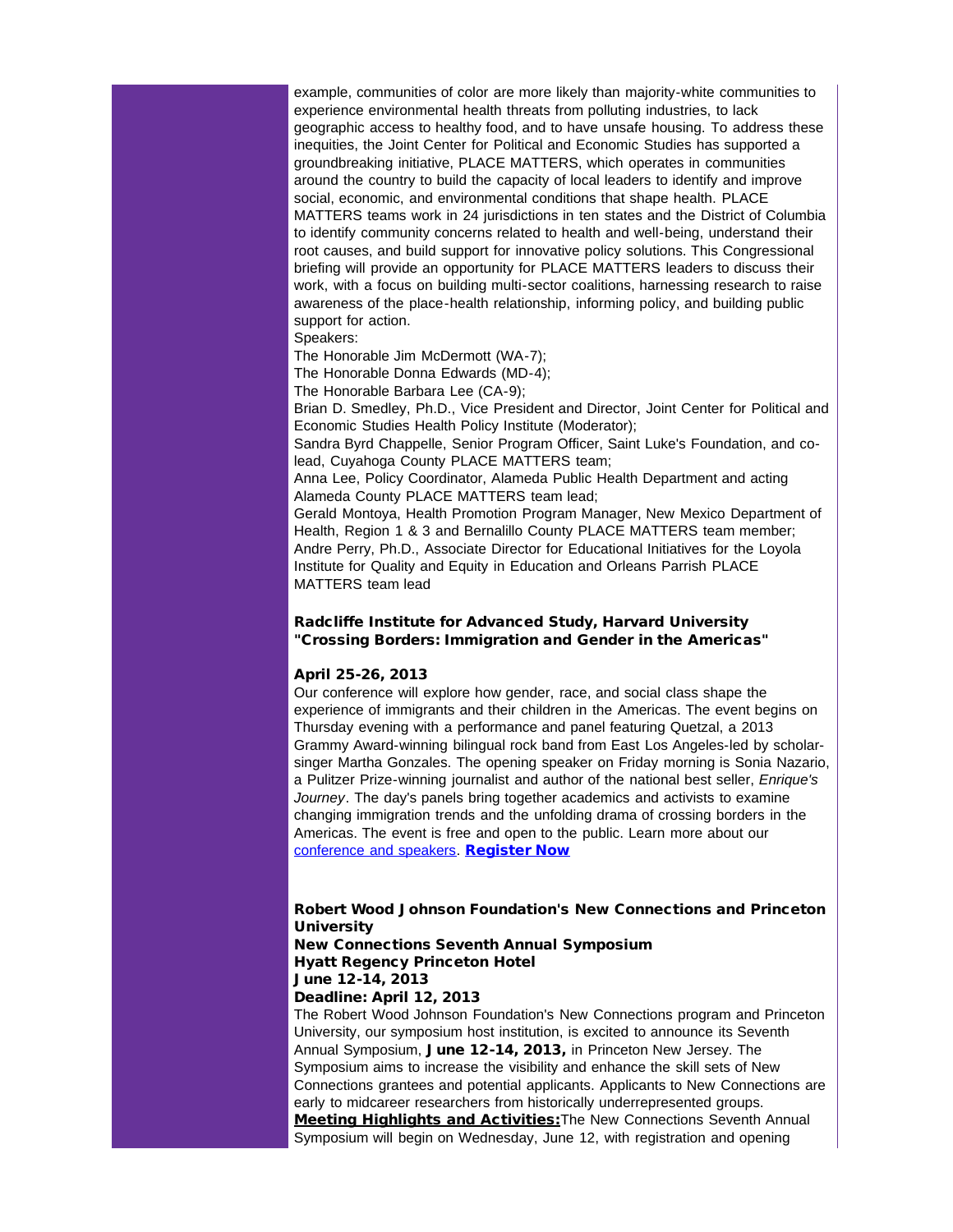reception at the Hyatt Regency Princeton Hotel. The Symposium will continue on Thursday morning on the campus of Princeton University and conclude at the Robert Wood Johnson Foundation on Friday afternoon, June 14. The Symposium will serve as a forum for early and midcareer researchers to network, share research ideas and hear from senior researchers and mentors. Co-chairpersons for this year's Symposium are Dr. James Jackson, Daniel Katz Distinguished University Professor of Psychology, Professor of Health Behavior and Health Education, School of Public Health, and Director of the Institute for Social Research, all at the University of Michigan; and Dr. Debra Joy Pérez, Interim Vice President of Research and Evaluation at the Robert Wood Johnson Foundation. The Symposium agenda includes an address from Dr. James Jackson, a variety of scientific and professional development sessions, a special presentation by Princeton University, a RWJF information session on grantmaking, a poster session featuring New Connections grantees/alumni, and an Awards Recognition ceremony. On Thursday evening, June 13, a networking reception and "Speed Mentoring" event will be held where select Symposium participants will be able to receive advice from senior researchers. "Speed Mentoring" sessions will be 15 minutes each, and participants may have access to up to 4 sessions. Due to the limited number of seats, participants will need to apply for a space as indicated in the Symposium application. Participation in the Symposium is by invitation only with priority given to those not having the opportunity to participate in prior New Connections events. Persons completing an application to attend the Symposium will receive notification indicating their status by Monday, April 29, 2013. Those selected to attend will be eligible for a travel stipend to cover most of the expenses related to attending the meeting. Are you interested in attending? For more information about the Symposium, agenda, meeting reimbursement, and application process, please [click here.](http://r20.rs6.net/tn.jsp?e=001_JoeTvkriK13ATXsbeqWf0rPzgwa1wvRoSt7fRyarFLs3v__wdyQ3srUOd_n6UPUtDDAE8-jZRpZaTZ1oLbQ57vdwJ6nHNfVy1DIIdvcH2VytKNdM2b4ymzUU_OARoAk45z6I5BKRu3eYBBEkLKSSw==) NEW CONNECTIONS GRANTEES AND ALUMNI (THOSE WITH FUNDED PROJECTS) SHOULD NOT APPPY USING THIS LINK. YOU WILL RECEIVE A COMMUNICATION WITH INSTRUCTIONS ON HOW TO APPLY FROM THE NATIONAL PROGRAM OFFICE. Applications will be accepted until 8:00 p.m. ET on Friday, April 12, 2013. Space is limited so apply now! If you have any questions, please email us at [info@rwjf-newconnections.org](mailto:info@rwjf-newconnections.org) or call Sharon Norris-Shelton at (734)697-8368.

<span id="page-12-0"></span>University of Texas, M.D. Anderson Cancer Center 11th Annual Disparities in Health in America: Working Toward Social **Justice** Prairie View A&M University College of Nursing Main Auditorium, 1st Florrd, Room 134 6436 Fannin Street Houston, TX June 17-22, 2013

Registration is now open for the 11th Annual Disparities in Health in America: Working Toward Social Justice. The workshop/course offers opportunities for undergraduate and graduate students to obtain 3 units of academic credit. [http://bit.ly/YtFxE4](http://r20.rs6.net/tn.jsp?t=guebsqmab.0.zvkfsqmab.5gytkqcab.1&ts=S0897&p=http%3A%2F%2Fwww.mdanderson.org%2Feducation-and-research%2Feducation-and-training%2Fschools-and-programs%2Fcme-conference-management%2Fconferences%2Fcme%2Fconference-management-11th-annual-disparities-in-health-in-the-global-context-summer-workshop-2013.html)

It is the first time this workshop/course will be held on a HBCU campus in association with the University of Houston and the University of Texas MD Anderson Cancer Center.

[back to top](#page-0-4)

# RESOURCES

**Publications**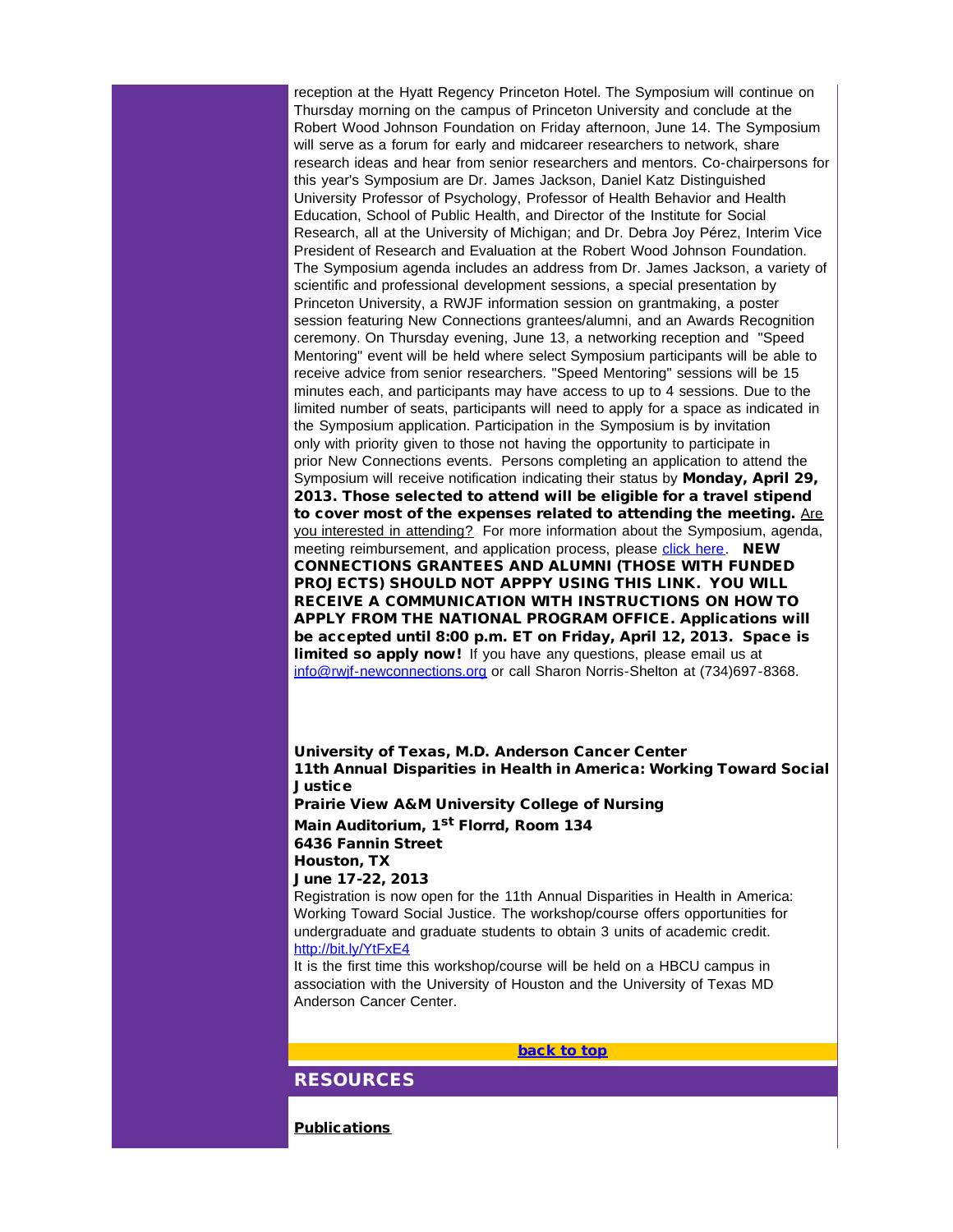# America's Children in Brief: Key National Indicators of Well-Being Childstats.gov

# [http://childstats.gov/pubs/](http://r20.rs6.net/tn.jsp?t=guebsqmab.0.9vkfsqmab.5gytkqcab.1&ts=S0897&p=http%3A%2F%2Fchildstats.gov%2Fpubs%2F)

This year's *America's Children in Brief: Key National Indicators of Well-Being* report continues more than a decade of dedication and collaboration by agencies across the Federal Government to advance our understanding of our Nation's children and what may be needed to bring them a better tomorrow. We hope you find this report useful. The Forum will be releasing its next full report in 2013.

-- Katherine K. Wallman, Chief Statistician, Office of Management and **Budget** 

**Introduction** -- Each year since 1997, the Federal Interagency Forum on Child and Family Statistics has published a report on the well-being of children and families. Pending data availability, the Forum updates all 41 indicators annually on its Web site ([http://childstats.gov](http://r20.rs6.net/tn.jsp?t=guebsqmab.0.8vkfsqmab.5gytkqcab.1&ts=S0897&p=http%3A%2F%2Fchildstats.gov)) and alternates publishing a detailed report, *America's Children: Key National Indicators of Well-Being*, with a summary version that highlights selected indicators. The *America's Children* series makes Federal data on children and families available in a nontechnical, easy-to-use format in order to stimulate discussion among data providers, policymakers, and the public. The Forum fosters coordination and integration among 22 Federal agencies that produce or use statistical data on children and families, and seeks to improve Federal data on children and families. The *America's Children* series provides accessible compendiums of indicators drawn across topics from the most reliable official statistics; it is designed to complement other more specialized, technical, or comprehensive reports produced by various Forum agencies.

Indicators are chosen because they are easy to understand, are based on substantial research connecting them to child well-being, cut across important areas of children's lives, are measured regularly so that they can be updated and show trends over time, and represent large segments of the population, rather than one particular group. These child well-being indicators span seven domains: *Family and Social Environment*, *Economic Circumstances*, *Health Care*, *Physical Environment and Safety*, *Behavior*, *Education*, and *Health*. This report reveals that preterm births declined for the fourth straight year and that the adolescent birth rate declined. Average mathematics scores for 4th- and 8th-grade students increased, and the violent crime victimization rate among youth decreased. However, the percentage of children living in poverty increased, and the percentage of children with at least one parent employed full time, year round decreased. New this year is a detailed figure showing the percentage of children in race groups constituting less than 10 percent of the population. This detailed figure, available only online at [http://childstats.gov](http://r20.rs6.net/tn.jsp?t=guebsqmab.0.8vkfsqmab.5gytkqcab.1&ts=S0897&p=http%3A%2F%2Fchildstats.gov), supplements [Figure 1](http://r20.rs6.net/tn.jsp?t=guebsqmab.0.7vkfsqmab.5gytkqcab.1&ts=S0897&p=http%3A%2F%2Fchildstats.gov%2Famericaschildren%2Fdemo.asp%23pop1) in this Brief; the latter uses a wider lens to show the percentage of children by race and Hispanic origin. Readers will also note a revised figure showing the percentages of high school graduates who completed selected coursework ([Figure 13](http://r20.rs6.net/tn.jsp?t=guebsqmab.0.6vkfsqmab.5gytkqcab.1&ts=S0897&p=http%3A%2F%2Fchildstats.gov%2Famericaschildren%2Fedu.asp%23ed3) in this Brief). The Brief concludes with a summary table displaying the most recent data for all 41 indicators.

For Further Information

The Forum's Web site ([http://childstats.gov\)](http://r20.rs6.net/tn.jsp?t=guebsqmab.0.8vkfsqmab.5gytkqcab.1&ts=S0897&p=http%3A%2F%2Fchildstats.gov) provides additional information, including:

- Detailed data, including trend data, for indicators discussed in this *Brief* as well as other *America's Children* indicators not discussed here.
- Data source descriptions and contact information.
- *America's Children* reports from 1997 to the present and other Forum reports.
- Links to Forum agencies, their online data tools, and various international data sources.
- Forum news and information on the Forum's overall structure and organization.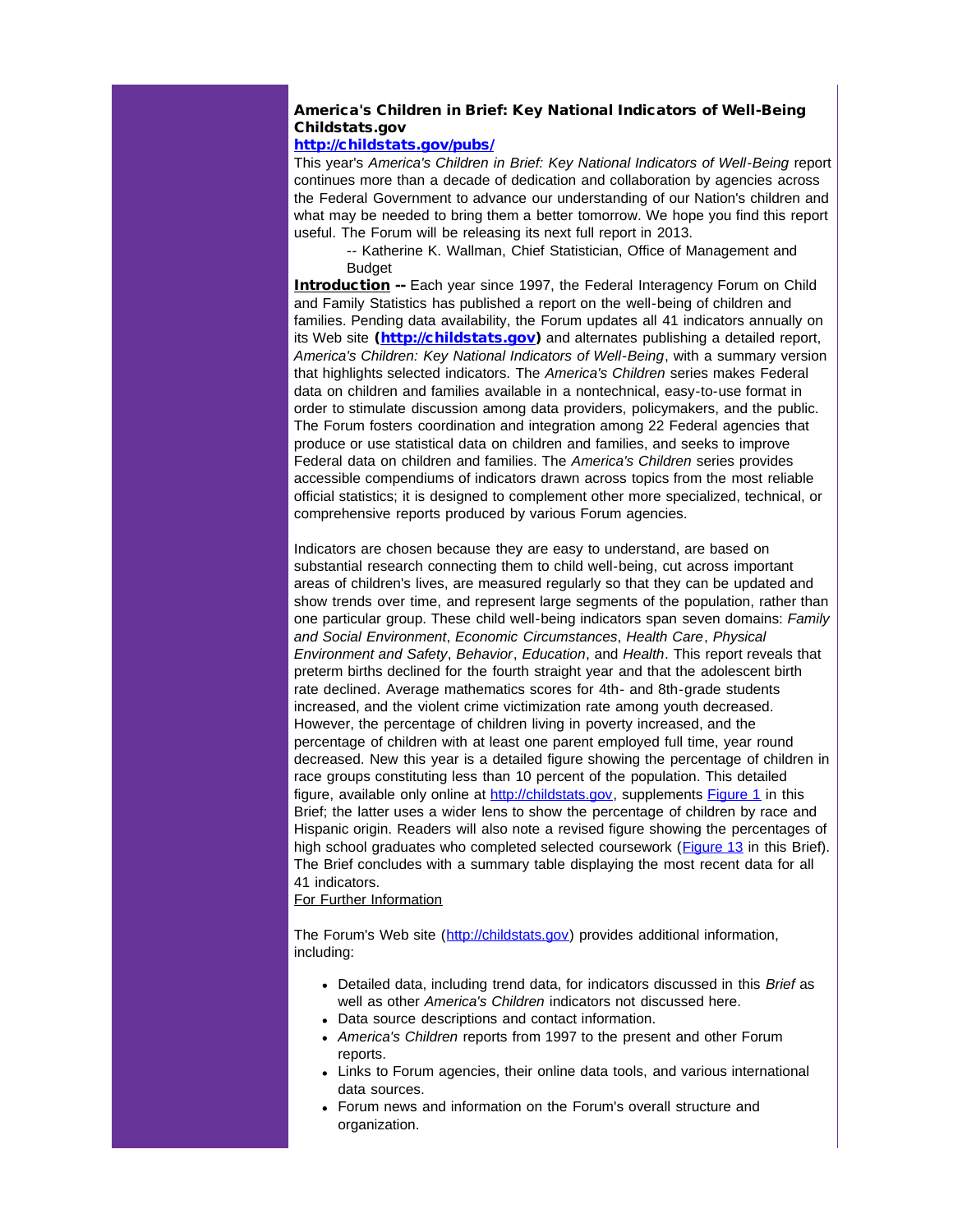# Health Inequalities Impact Assessment - An approach to fair and effective policy making: Guidance, tools and templates Published by NHS Health Scotland, Edinburgh office Website: [http://bit.ly/13HzCyg](http://r20.rs6.net/tn.jsp?t=guebsqmab.0.5vkfsqmab.5gytkqcab.1&ts=S0897&p=http%3A%2F%2Fbit.ly%2F13HzCyg)

".....Most policies have wider impacts beyond their intended outcomes, and may also impact differentially on different groups in the population. Impact assessment is a tool that helps policy makers to think through how a new or existing policy can affect people, in both a positive and less positive way. While the intentions behind a policy (or service) may be to impact on people positively, it will seldom have the same affect on everyone. People are different and policies (and services) affect people in different ways. As well as being a good policy-making tool, impact assessment is one way to ensure that public bodies are meeting the public sector equality duty. This guidance is intended to support those involved in carrying out a health inequalities impact assessment. It includes the steps involved in the process, providing guidance on each stage, and includes checklists, issues to consider, templates to support the write up and guidance for facilitators and scribes....."

The guidance document Checklist for scoping workshops Guidance for scoping workshop facilitators Template for scoping workshop scribes: Template for scoping workshop reports Equality and human rights legislative requirements Key issues to consider during scoping workshops

# Nutrition and Physical Activity Curriculum to Educate Promotores de Salud on Obesity Prevention and Healthy Lifestyles

Biblia Kim, Mercy Muigai, Kristen Gunther, Mayra Barcenas, David Busolo, Angelica Alvarez, Lupita Mendez, Alexander Fajardo, Juan Carlos Belliard, Eddy Jara

Published online by CES4Health

# [http://bit.ly/WUDiLG](http://r20.rs6.net/tn.jsp?t=guebsqmab.0.4vkfsqmab.5gytkqcab.1&ts=S0897&p=http%3A%2F%2Fbit.ly%2FWUDiLG)

Abstract: In San Bernardino County (SBC), California, 42 percent of all deaths in the County are attributed to obesity-related causes (1). Equally alarming,76 percent of Hispanic residents are overweight or obese (2). In order to address this public health concern, El Sol Neighborhood Educational Center (El Sol) and Loma Linda University School of Public Health (LLU SPH) graduate students collaborated to develop and implement a 24-hour nutrition and physical activity curriculum to promote healthy lifestyles, using Community Campus Partnerships for Health principles (3). The curriculum was designed as a resource for organizations that can train promotores de salud (community health workers) and other local leaders optimally positioned to be involved in obesity prevention efforts. Promotores are local leaders who utilize their understanding of their own community's culture and values to provide health education in various settings, including homes, community groups, schools, and churches. A participatory process was used to incorporate the shared knowledge and expertise of El Sol promotores, staff, LLU SPH graduate students, and faculty. The curriculum uses engaging and active approaches to adult learning to provide instruction about healthy lifestyles and advocacy, progressively building on previous modules. It addresses an existing gap in publicly available obesity prevention curricula targeting organizations working with the Hispanic community, which is essential to reducing the prevalence of obesity nationwide.

# Promoting Equity through the Practice of Health Impact Assessment

PolicyLink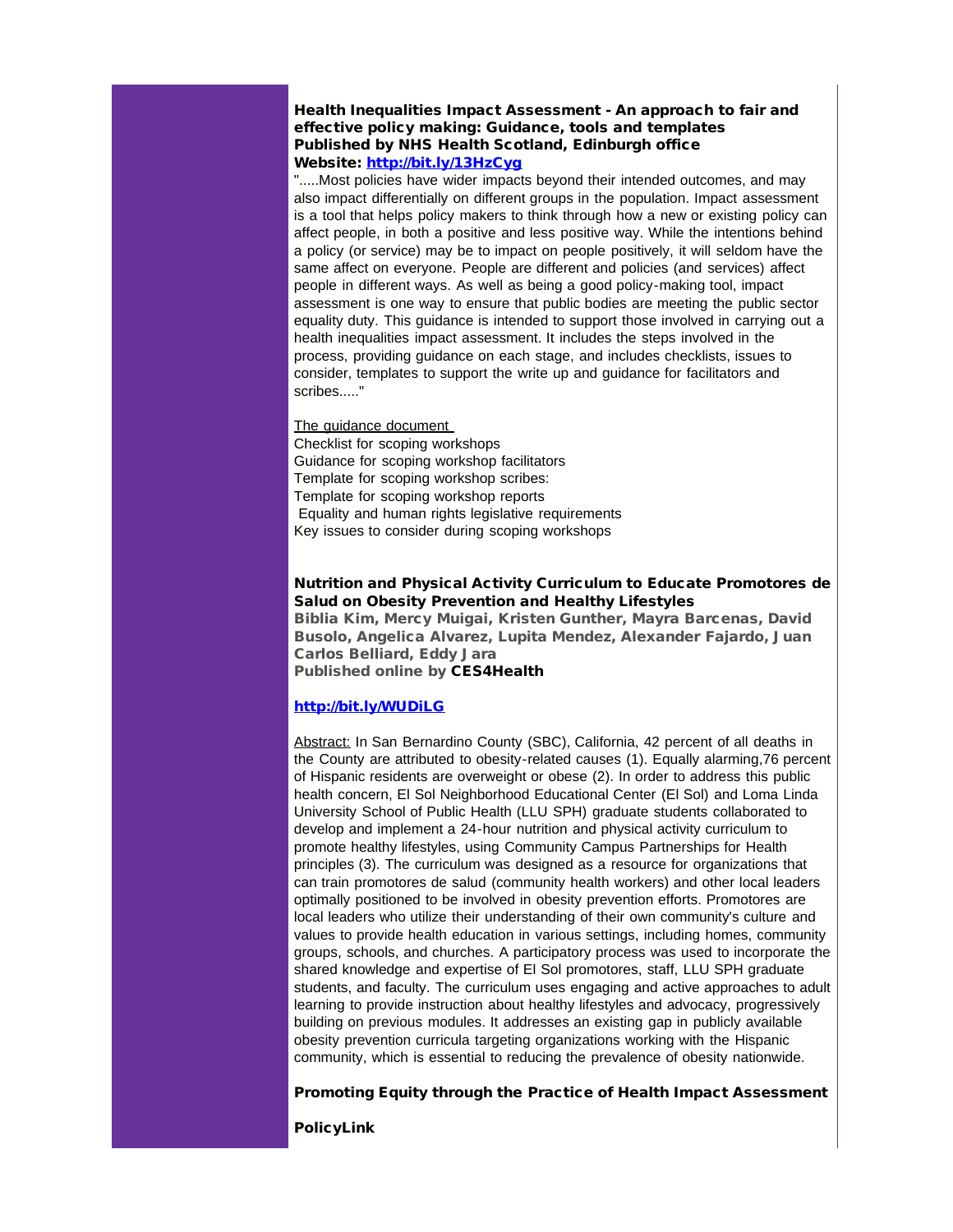#### [Download the Report \(PDF\)](http://r20.rs6.net/tn.jsp?t=guebsqmab.0.awkfsqmab.5gytkqcab.1&ts=S0897&p=http%3A%2F%2Fwww.policylink.org%2Fatf%2Fcf%2F%257b97c6d565-bb43-406d-a6d5-eca3bbf35af0%257d%2FPROMOTINGEQUITYHIA_FINAL.PDF)

Health Impact Assessment (HIA) is an important tool for understanding the health implications of proposed policies, plans, or projects on communities. Equity is a core value of HIA1 and many practitioners have used HIA to advance equity in decision-making processes. Yet, as the field becomes more commonly known, there is a risk that the focus on equity will diminish without explicit attention, care, and guidance regarding its role in HIA practice.

### Summarizing Social Disparities in Health Yukiko Asada, Yoko Yoshida, Alyce M. Whipp Milbank Quarterly Volume 91, Issue 1, March 2013 [http://bit.ly/Wtnrkr](http://r20.rs6.net/tn.jsp?t=guebsqmab.0.bwkfsqmab.5gytkqcab.1&ts=S0897&p=http%3A%2F%2Fbit.ly%2FWtnrkr)

Reporting on health disparities is fundamental for meeting the goal of reducing health disparities. One often overlooked challenge is determining the best way to report those disparities associated with multiple attributes such as income, education, sex, and race/ethnicity. T

his article proposes an analytical approach to summarizing social disparities in health, and we demonstrate its empirical application by comparing the degrees and patterns of health disparities in all fifty states and the District of Columbia (DC). Methods:

health was functional limitation. For each state and DC, we calculated the overall disparity and attribute-specific disparities for income, education, sex, and race/ethnicity in functional limitation. Along with the state rankings of these health disparities, we developed health disparity profiles according to the attribute making the largest contribution to overall disparity in each state.

Findings: Our results show a general lack of consistency in the rankings of overall and attribute-specific disparities in functional limitation across the states. Wyoming has the smallest overall disparity and West Virginia the largest. In each of the four attribute-specific health disparity rankings, however, most of the best- and worstperforming states in regard to overall health disparity are not consistently good or bad. Our analysis suggests the following three disparity profiles across states: (1) the largest contribution from race/ethnicity (thirty-four states),

(2) roughly equal contributions of race/ethnicity and socioeconomic factor(s) (ten states), and

(3) the largest contribution from socioeconomic factor(s) (seven states). Conclusions: Our proposed approach offers policy-relevant health disparity information in a comparable and interpretable manner, and currently publicly available data support its application. We hope this approach will spark discussion regarding how best to systematically track health disparities across communities or within a community over time in relation to the health disparity goal of Healthy People 2020...."

# [Unauthorized Immigrant Parents and Their Children's Development:](http://r20.rs6.net/tn.jsp?t=guebsqmab.0.cwkfsqmab.5gytkqcab.1&ts=S0897&p=http%3A%2F%2Fmy.migrationpolicy.org%2Fsalsa%2Ftrack.jsp%3Fv%3D2%26c%3D4Bn5RCImAXH7b%252FRXV1DKm%252F4Fae13qSQ%252B) **[A Summary of the Evidence](http://r20.rs6.net/tn.jsp?t=guebsqmab.0.cwkfsqmab.5gytkqcab.1&ts=S0897&p=http%3A%2F%2Fmy.migrationpolicy.org%2Fsalsa%2Ftrack.jsp%3Fv%3D2%26c%3D4Bn5RCImAXH7b%252FRXV1DKm%252F4Fae13qSQ%252B)**

#### Migration Policy Institute

In a new Migration Policy Institute report, *[Unauthorized Immigrant Parents and](http://r20.rs6.net/tn.jsp?t=guebsqmab.0.cwkfsqmab.5gytkqcab.1&ts=S0897&p=http%3A%2F%2Fmy.migrationpolicy.org%2Fsalsa%2Ftrack.jsp%3Fv%3D2%26c%3D4Bn5RCImAXH7b%252FRXV1DKm%252F4Fae13qSQ%252B) [Their Children's Development: A Summary of the Evidence,](http://r20.rs6.net/tn.jsp?t=guebsqmab.0.cwkfsqmab.5gytkqcab.1&ts=S0897&p=http%3A%2F%2Fmy.migrationpolicy.org%2Fsalsa%2Ftrack.jsp%3Fv%3D2%26c%3D4Bn5RCImAXH7b%252FRXV1DKm%252F4Fae13qSQ%252B)* the Dean of the Harvard Graduate School of Education, Hirokazu Yoshikawa, and colleague Jenya Kholoptseva, examine the emerging research and discuss policies and programs that reduce or mitigate the developmental risks for children with parents who are unauthorized. As Yoshikawa and Kholoptseva explain, research suggests that having an unauthorized immigrant parent is associated with lower cognitive skills in early childhood, lower levels of general positive development in middle childhood, higher levels of anxiety and depressive symptoms during adolescence, and fewer years of schooling. Among the factors proposed to explain how parents' unauthorized status might lower children's learning and subsequent schooling outcomes: Parental detention and removal, lower access to public programs that benefit children's development, economic hardship, and psychological distress. The report suggests a number of policies and programs to address these factors, including public prekindergarten programs, which have been shown to narrow gaps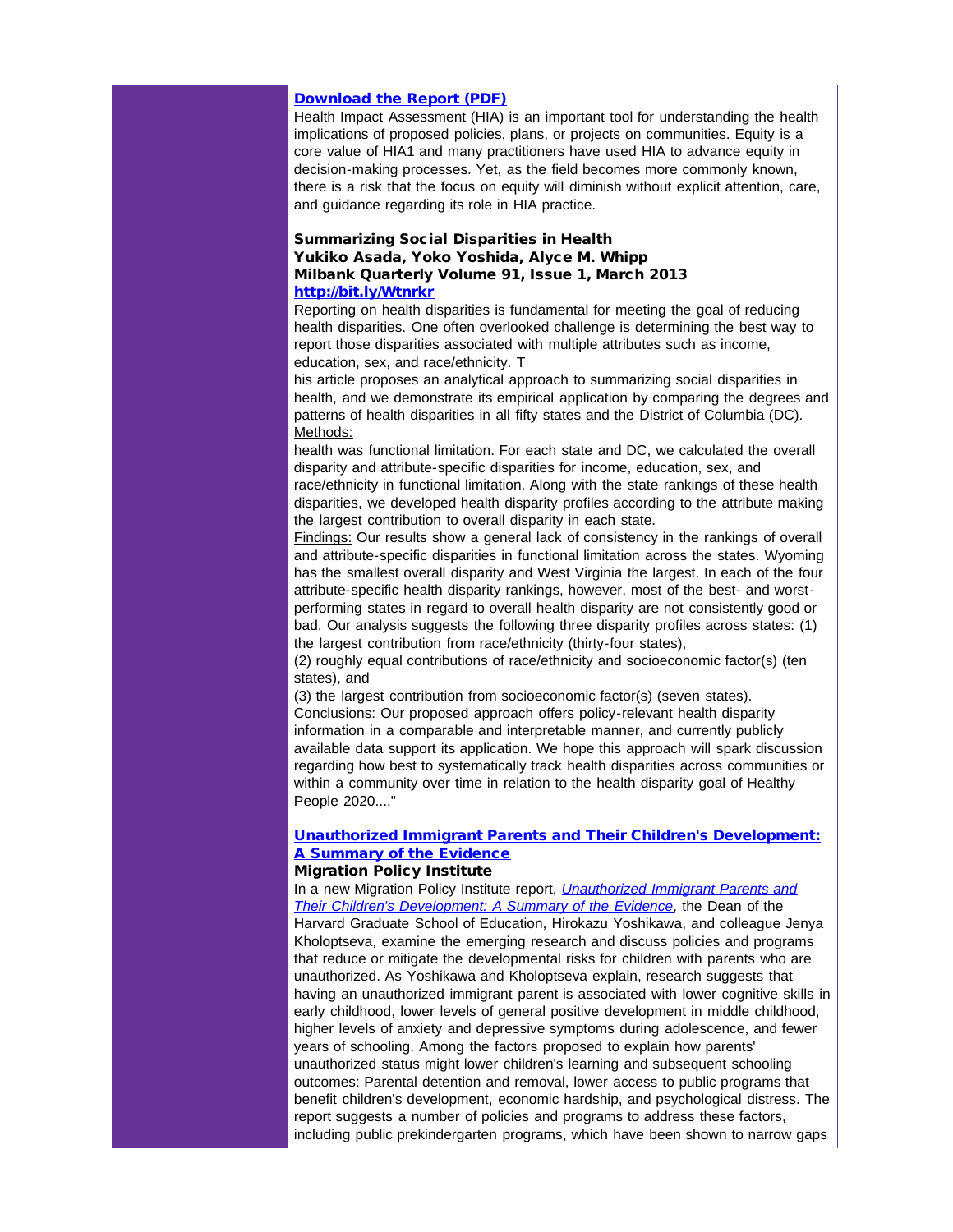in child development and academic readiness between children with unauthorized parents and other children. Other steps to improve the well-being of these children, Yoshikawa and Kholoptseva argue, would be to create a pathway to citizenship for their parents. This paper formed the basis for significant conversation at a research and policy symposium that MPI organized in January focusing on young children (birth to 10) of immigrants. The symposium and related research, generously supported by the Foundation for Child Development, seek to offer an evidencebased appraisal of the policies most important to promoting the health, well-being, and academic success of young children of immigrants and reflect broadly on the political climate for policy change. The symposium's presentations, including by Yoshikawa, can be accessed in video or audio podcast [here](http://r20.rs6.net/tn.jsp?t=guebsqmab.0.dwkfsqmab.5gytkqcab.1&ts=S0897&p=http%3A%2F%2Fmy.migrationpolicy.org%2Fsalsa%2Ftrack.jsp%3Fv%3D2%26c%3DJ69Fy6NcTUvzHJ0LdqUjNP4Fae13qSQ%252B). This paper is the first of several from the symposium that MPI will publish; the next, by Leighton Ku, the Director of George Washington University's Center for Health Policy Research, will be published within the next several weeks.

# 10 best resources for evidence-informed health policy making Health Policy and Planning

#### Kaelan A Moat and John N Lavis

*Published by Oxford University Press in association with The London School of Hygiene and Tropical Medicine*

### Website: [http://bit.ly/MJQSJf](http://r20.rs6.net/tn.jsp?t=guebsqmab.0.zg5twgkab.5gytkqcab.1&ts=S0897&p=http%3A%2F%2Fbit.ly%2FMJQSJf) or [http://bit.ly/14dSfpA](http://r20.rs6.net/tn.jsp?t=guebsqmab.0.kigqsimab.5gytkqcab.1&ts=S0897&p=http%3A%2F%2Fbit.ly%2F14dSfpA) PDF at: [http://bit.ly/O00tOc](http://r20.rs6.net/tn.jsp?t=guebsqmab.0.9g5twgkab.5gytkqcab.1&ts=S0897&p=http%3A%2F%2Fbit.ly%2FO00tOc)

"......... linking research to policy requires both a comprehensive understanding of the policy-making process-including the influence of institutions, interests, ideas and external events-and an awareness of a number of established strategic approaches that are available to support the use of relevant research evidence in the formulation of health policies.

To help guide this understanding, a framework has been developed to identify and organize key elements that can help one understand ways to support the use of evidence in the policy-making process (Lavis et al. 2006). These elements are:

- Climate: how those who fund research, universities, researchers and users of research support or place value on efforts to link research to action;
- Production of research: how priority setting ensures that users' needs are identified and how scoping reviews, systematic reviews and single studies are undertaken to address these needs;
- Push efforts: how strategies are used to support action based on the messages arising from research;
- Efforts to facilitate user pull: how 'one stop shopping' is provided for optimally packaged, high-quality reviews either alone or as part of a national electronic library for health; how these reviews are profiled during 'teachable moments such as intense media coverage; and how rapid response units meet users' needs for the best research;
- User-pull efforts: how users assess their capacity to use research and how structures and processes are changed to support the use of research;
- **Exchange efforts:** how deliberative processes and meaningful partnerships between researchers and users help them to jointly ask and answer relevant questions.

This paper employs the elements of the framework to identify and outline the 10 most useful and publicly available resources from a range of diverse sources, and in a variety of formats (a mix of reports and articles, plus a database and listserv), that can help facilitate a better understanding of supporting the use of research evidence in the health policy process.

Although this is by no means intended to serve as an exhaustive or definitive inventory, taken as a whole, each of the included resources provides an excellent way with which to build a comprehensive understanding of the various facets of supporting evidence informed health policy......"